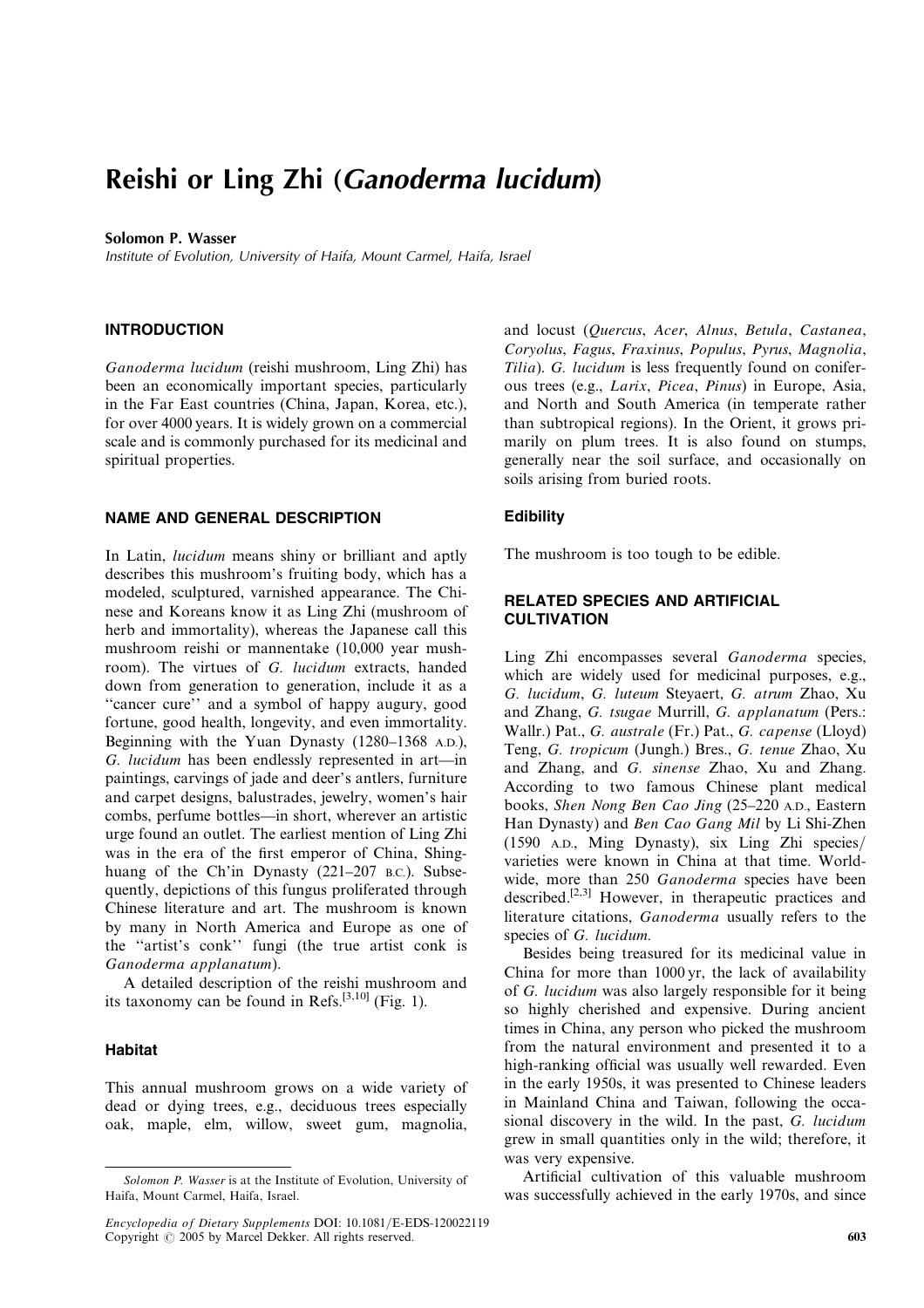

Fig. 1 Ganoderma lucidum: (a) fruit body, (b) spores.

1980, production of G. lucidum has developed rapidly, particularly in China. The process of producing G. lucidum fruiting bodies is the same as for other cultivated edible mushrooms and can be divided into two major stages. The first involves the preparation of the fruiting culture, stock culture, mother spawn, and planting spawn, while the second entails the preparation of growth substrates for mushroom cultivation. Currently, the methods most widely adopted for commercial production are the wood log, short wood segment, tree stump, sawdust bag, and bottle procedures (for cultivation details, see  $Refs.$ <sup>[4,5]</sup>).

#### HISTORY AND TRADITIONAL USES

G. lucidum has been used in folk medicine of China and Japan, especially in the treatment of hepatopathy, chronic hepatitis, nephritis, hypertension, arthritis, neurasthenia, insomnia, bronchitis, asthma, and gastric ulcers.<sup>[6,8-11]</sup> In China, G. lucidum has been cherished for over  $4000 \,\text{yr}$  as a longevity-promoting tonic.<sup>[6]</sup> According to Hikino,  $[12]$  "the most important elixirs in the Orient'' are ginseng (Paxax ginseng C.A. Meyer) and the fruit bodies of G. lucidum.

**ORDER REPRINTS** 

Fascination with Ganoderma began under the name of ling chih, later transliterated to reishi in Japanese. The fungus first appeared in Chinese literature during the Han Dynasty (206 B.C.–220 A.D.). Emperor Wu associated growth of the fungus in an inner chamber of the Imperial Palace with a plant of immorality known simply as the chih plant or chih fungus.<sup>[1]</sup> The Han Dynasty chronicler, Pan Ku, wrote a poem using the term ling chih.<sup>[1]</sup> However, the association between the original chih fungus and G. lucidum had clearly derived from legends of an earlier mysterious chih fungus or chih plant of immortality recorded in India. Indeed, versions of Indian legends concerning this mushroom are found later, in almost identical form in the Chinese literature, in reference to what would be ling chih (reishi), while the identity of the true chih plant or fungus of immortality remains in dispute.<sup>[1]</sup> In addition to its medicinal properties, reishi has been used in the Orient as a talisman to protect a person or home against evil.<sup>[6]</sup>

Medicinal uses of G. lucidum in ancient Far East countries included the treatment of neurasthenia, debility from prolonged illness, insomnia, anorexia, dizziness, chronic hepatitis, hypercholesterolemia, mushroom poisoning (antidote), coronary heart disease, hypertension, prevention of altitude sickness, treatment of ''deficiency fatigue,'' carcinoma, and bronchial cough in the elderly.[3,6,7,9–11] Chinese research during the past decade has focused on much the same uses, whether in the fields of antiaging/life prolongation, brain ischemia/reperfusion injury, chronic viral hepatitis, male sexual dysfunction, hypercholesterolemia, immunological function in the elderly, chemotherapy-induced toxicity, narcoticinduced immunosuppression, anticarcinogenic and antitumor activity, and immunostimulation.<sup>[6,8,13-18,55]</sup> Different types of G. lucidum, according to Traditional Chinese Medicine (TCM), have different tastes and thus affect different organs. Based on their color, six different types of G. lucidum have been classified,  $[19]$ each with different uses (Table 1).

### General Nutritional Components of Ganoderma lucidum

G. lucidum contains mainly protein, fat, carbohydrate, and fiber. Artificially cultivated variety has similar contents of nutritional components compared with

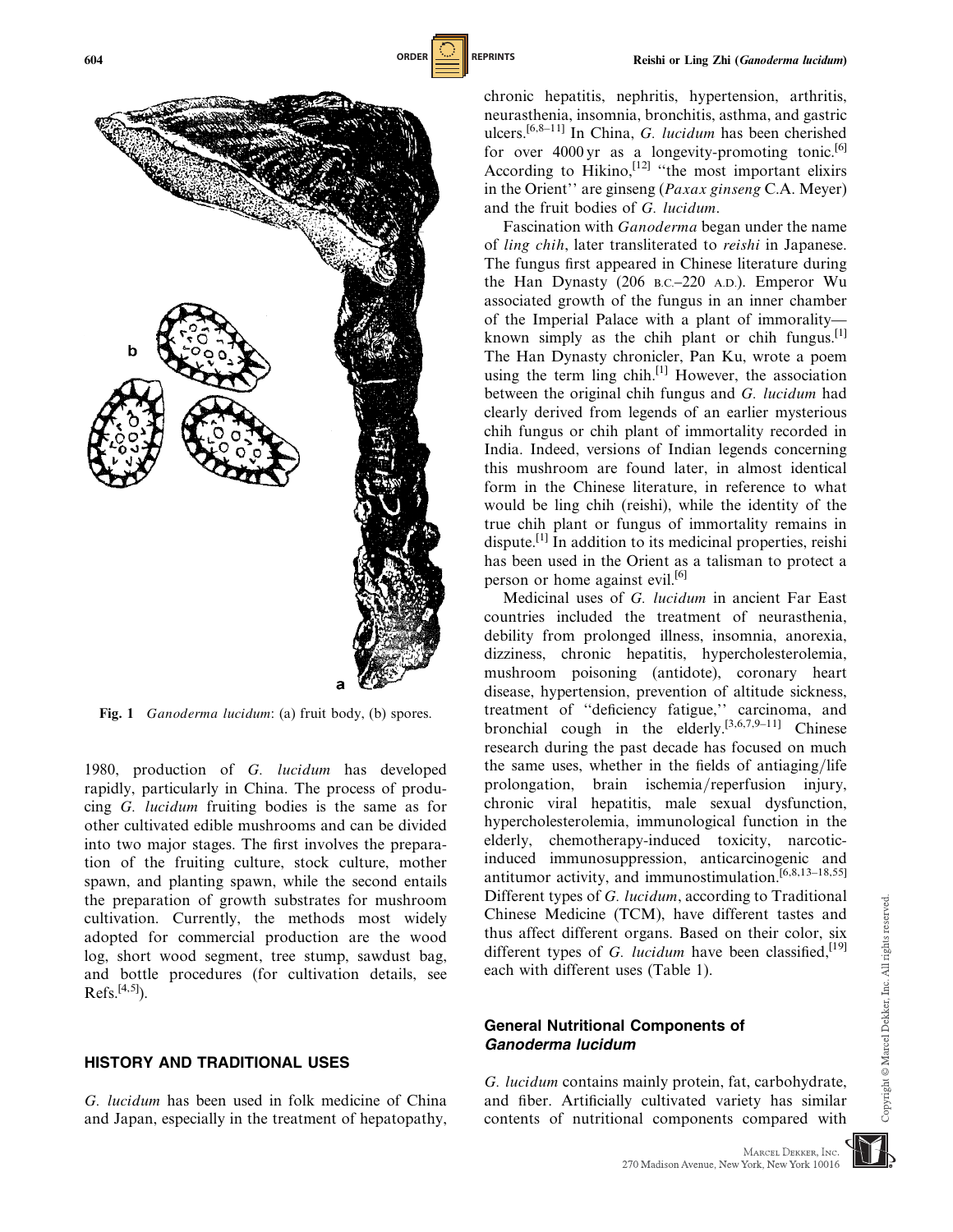

| Color            | Taste            | Japanese name | <b>Use</b>                                                   |
|------------------|------------------|---------------|--------------------------------------------------------------|
| Blue             | Sour             | Aoshiba       | Improves eyesight and liver function; calms nerves           |
| Red <sup>a</sup> | Bitter           | Akashiba      | Aids internal organs; improves memory; enhances vitality     |
| Yellow           | Sweet            | Kishiba       | Strengthens spleen function; calms the "spirit" (shen)       |
| White            | Hot (or pungent) | Shiroshiba    | Improves lung function; gives courage and strong will        |
| Black            | Salty            | Kuroshiba     | Protects kidneys                                             |
| Purple           | Sweet            | Murasakishiba | Enhances function of ears, joints, muscles; helps complexion |

<sup>a</sup>The red-colored variety of G. lucidum is generally regarded as the most potent and medicinal.<sup>[19]</sup>

wild types, and the extraction significantly increases the amounts of crude protein and carbohydrates and deleted crude fiber. Mizuno<sup>[20]</sup> reported the composition of G. lucidum extract  $\frac{0}{0}$  of dry weight), which consisted of folin-positive material (68.9%), glucose  $(11.1\%)$ , protein  $(7.3\%)$ , and metals  $(10.2\%)$ (K, Mg, and Ca are the major components with Ge having the 5th highest metal concentration at  $489 \mu g/g$ ). These results generally agree with those reported by other authors. $[4,5,10]$  However, there are qualitative and quantitative differences in the chemical composition of G. lucidum products depending on the strain, origin, extracting process, and cultivation conditions.[3,5,10,11,20]

#### Major Bioactive Constituents

Over 300 reports have been published concerning the chemical constituents of G. lucidum and related species. The fruiting body, mycelia, and spores of G. lucidum contain approximately 400 different bioactive compounds, which mainly include triterpenoids, polysaccharides, nucleotides, sterols, steroids, fatty acids, proteins/peptides, and trace elements.<sup>[11,16,20,21,55]</sup>

#### TERPENOID COMPOUNDS

#### **Triterpenes**

At least 140 different triterpenes have been identified in G. lucidum.<sup>[3,6,10,11,20,21]</sup> The majority are bitter tasting and largely occur as ganoderic acid.<sup>[21]</sup> A new triterpenoid, named ganosporeric acid A, was recently isolated from the ether-soluble fraction of the spores.<sup>[22]</sup> Min et al.<sup>[23]</sup> reported the isolation of six new lanostanetype triterpenes, and also from the spores (ganoderic acids  $\gamma$ ,  $\delta$ ,  $\varepsilon$ ,  $\zeta$ ,  $\eta$ , and  $\theta$ ). Preliminary studies indicate that the spores contain considerably higher contents of ganoderic acids than other parts of the fungus and that triterpene composition of the fruit body varies according to the area in which it is grown.<sup>[22]</sup> The

spores also contain triterpene lactones.<sup>[21]</sup> and documented triterpenoids have been divided into 10 groups based on the structural similarities and known biological and medicinal properties (Fig. 2).

### CARBOHYDRATES

#### Polysaccharides

More than 100 types of polysaccharides have been isolated from the fruiting body, spores, and mycelia, or separated from the broth of a submerged liquid culture of G. lucidum. Most have a molecular weight ranging from  $4 \times 10^5$  to  $1 \times 10^6$  in the primary structure. They comprise one of the major sources of G. lucidum's pharmacologically active compounds.

G. *lucidum* polysaccharides such as  $\beta$ -D-glucans, heteropolysaccharides, and glycoprotein have been isolated and characterized and are considered the major contributors of bioactivity of the mushroom.  $\beta$ -D-glucans consist of a linear backbone of  $\beta$ - $(1 \rightarrow 3)$ linked D-glucopyranosyl groups with varying degrees of branching from the C6 position. In addition to water-soluble  $\beta$ -D-glucans,  $\beta$ -D-glucans also exist with heteropolysaccharide chains of xylose, mannose, galactose, uronic acid, and  $\beta$ -D-glucans–protein complexes that are present at 10–50% in dry  $\tilde{G}$ . lucidum.<sup>[16,24–26]</sup> Some protein-bound polysaccharides and fucosecontaining glycoprotein with bioactivity have been isolated.<sup>[18,27,28]</sup>

#### PROTEINS

Some proteins with bioactivity have also been isolated from G. lucidum. The LZ-8 is one such protein isolated from G. lucidum, which was shown, by sequencing studies, to be similar to the variable region of the immunoglobulin heavy chain in its sequence and in its predicted secondary structure. Major biological activities of LZ-8 resemble those of lectins, with mitogenic capacity toward mouse spleen cells and human peripheral lymphocytes



MARCEL DEKKER, INC.

270 Madison Avenue, New York, New York 10016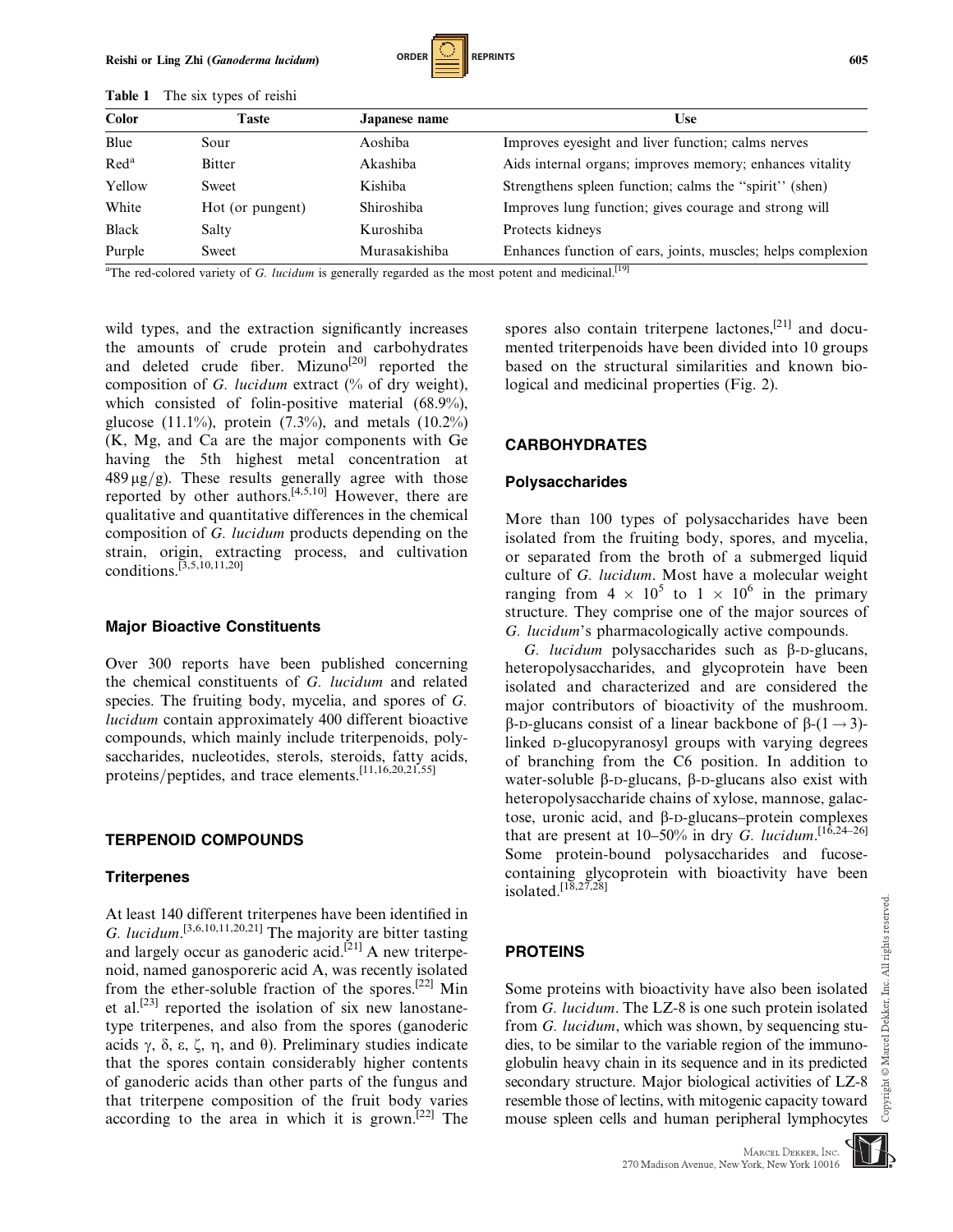

Fig. 2 The lanostane-type triterpenoids of Ganoderma lucidum. These triterpenoids are divided into ten groups based on structural similarity.

and agglutination of sheep red blood cells in vitro. Neither was inhibited by the mono- or dimeric sugars examined, indicating that LZ-8 is not a lectin per se. It did not agglutinate human red blood cells but could function as a potent suppressor of bovine serum albumin-induced anaphylaxis in CFW mice in vitro. It appears to be related to an ancestral protein of the immunoglobulin superfamily.<sup>[29]</sup>

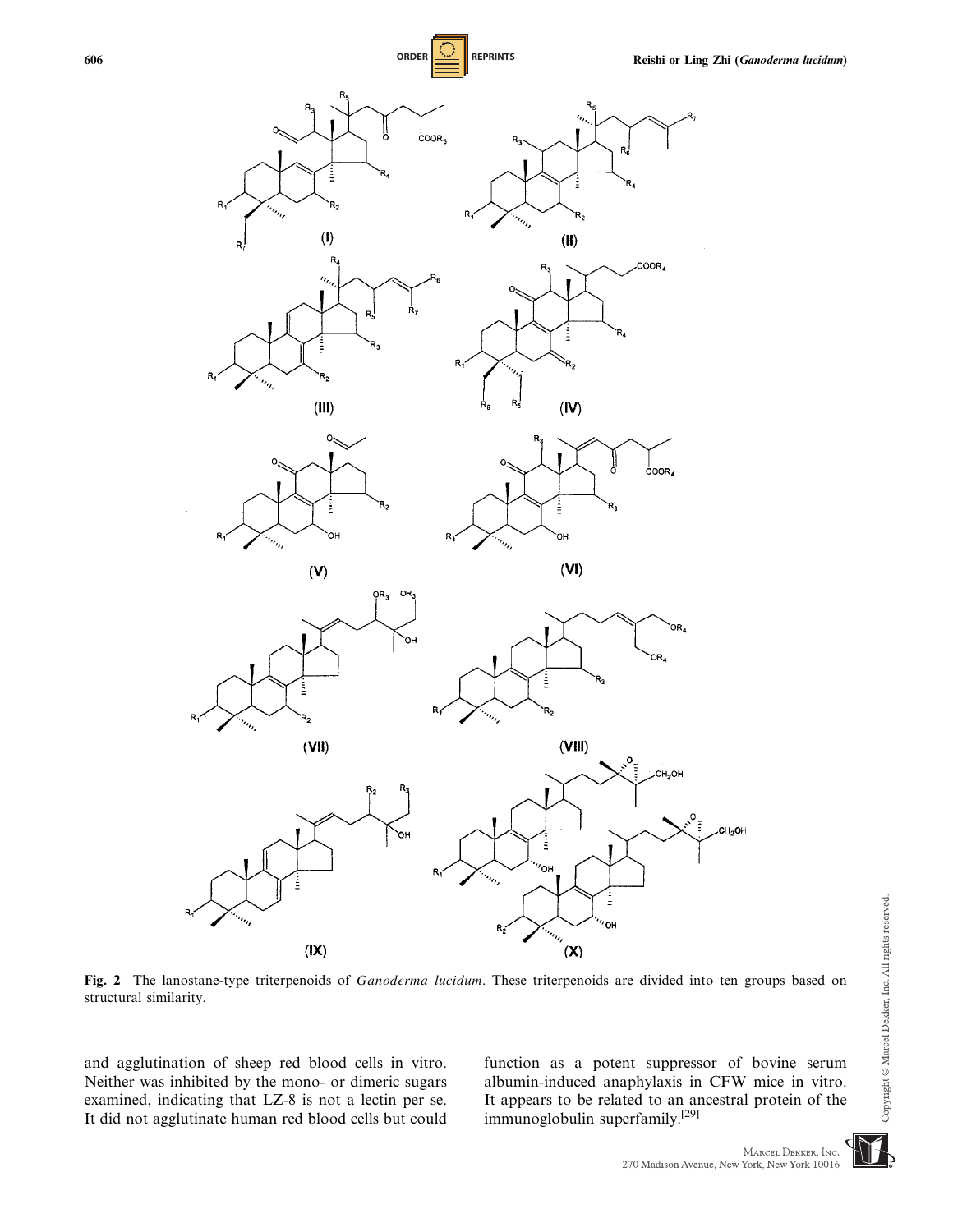

#### NITROGENOUS COMPOUNDS

#### Nucleotides and Nucleosides

Nucleosides include adenosine and  $5$ -deoxy- $5'$  methylsulfinylad-nosine.[20]

### OTHER CONSTITUENTS

Reishi also contains sterols, amino acids, soluble proteins, oleic acid, cyclo-octasulfur, an ergosterol peroxide (5,8-epidioxy-ergosta-6,22E-dien-3-ol), and the cerebrosides  $(4E', 8E)$ -N-D-2'-hydroxystearoyl-1-Ob-D-glucopyranosyl-9-methyl-4-8-sphingadienine, and  $(4E,8E)$ -N-D-2'-hydroxypamitoyl-1-O- $\beta$ -D-glucopyranosyl-9-methyl-4-8-sphingadienine.[3,11,17,18,20]

Regarding the inorganic ions, the mushroom contains Mg, Ca, Zn, Mn, Fe, Cu, and Ge. The spores themselves contain choline, betaine, tetracosanoic acid, stearic acid, palmitic acid, ergosta-7, 22-dien-3-ol, nonadecanoic acid, behenic acid, tetracosane, hentriacontane, ergosterol, and b-sitosterol. One of the lipids isolated from G. lucidum is pyrophosphatidic acid.[13,17,20]

#### THERAPEUTIC APPLICATIONS

#### Preclinical and Clinical Studies

G. lucidum has been reported to have a number of pharmacological effects including immunomodulating, antiatherosclerotic, anti-inflammatory, analgesic, chemopreventive, antitumor, radioprotective, sleeppromoting, antibacterial, antiviral (including anti-HIV), hypolipidemic, antifibrotic, hepatoprotective, diabetic, antioxidative and radical-scavenging, anti-aging, hypoglycemic, and anti-ulcer properties.<sup>[3,6,9–11,16,25,30,55]</sup>

Reishi has now become recognized as an alternative adjuvant in the treatment of leukemia, carcinoma, hepatitis, and diabetes.<sup>[9–11,14–18,25,30,55]</sup> Clinical studies, to date, lack the controls needed to make a scientific assessment of its efficacy in a given application, a situation expected to change with increasing interest from Western scientific communities. It was only since the last decade that clinical trials on the use of G. lucidum preparation used to treat cancer and other diseases have been reported in international peer-reviewed journals.

#### ANTITUMOR EFFECT

Polysaccharides ( $\beta$ -D-glucans, heteropolysaccharides, and glycoproteins) isolated from G. lucidum demonstrated antitumor activity against Sarcoma 180 in

mice.[3,10,11,13,14,16,20,25,27,28,30] Triterpenoids, such as ganoderic acids T–Z isolated from G. lucidum, showed cytotoxic activity in vitro on hepatoma cells.<sup>[31]</sup> A lanostanoid, 3b-hydroxyl-26-oxo-5a-lanosta-8,24-dien-11-one, and a steroid, ergosta-7,22-diene-3 $\beta$ ,3 $\alpha$ ,9 $\alpha$ triol, isolated from fruiting bodies of G. lucidum, demonstrated potent inhibitory effects on KB cells and human PLC/PRF/5 cells in vitro.<sup>[32]</sup>

The polysaccharide-mediated potentiation of immune function is thought to be the major mechanism of antitumor action by G. lucidum. Among the multiple polysaccharides, active  $\beta$ -D-glucans are responsible for the antitumor effect.[3,10,11,13,20,28,30] This polysaccharide appears to act by binding to leukocyte surfaces or serum-specific proteins leading to activation of macrophages, T-helper, natural killer  $(NK)$  and other effector cells.<sup>[33–35]</sup> All of these increase the production of cytokines such as tumor necrosis factor (TNF- $\alpha$ ) interleukins (IL) and interferon (IFN), nitric oxide (NO), and antibodies by the activated effector cells. Tumor regression in various animal models can be ascribed to vascular damage to tumor blood flow and necrosis caused by T cells and local TNF-a production.

In addition to host defense potentiation, other mechanisms are also involved in the antitumor effect. A compound from G. lucidum suppressed the growth of K562 leukemic cells in a dose- and time-dependent manner and induced their differentiation into more mature erythrocytic cells.<sup>[36]</sup> The conditioned medium from PS-stimulated human blood mononuclear cells (PSG-MNC-CM) significantly inhibited the growth of U937 cells and induced their differentiation into mature monocytes/macrophages, which had functions of phagocytosis and producing cytoplasmic superoxide.[37] Inhibition of DNA polymerase and posttranslational modification of oncoproteins may contribute to the antitumor activity of reishi.<sup>[38]</sup> The organic germanium may also contribute to its antitumor activity.[39] The mechanisms for tumor prevention and antitumor effect of G. lucidum are shown in Fig. 3.

In clinical studies, G. lucidum products have been widely used as a single agent or in combination with other herbal medicines or chemotherapeutic drugs for many years, mainly in Asian countries. However, randomized, placebo-controlled and multicancer clinical studies using reishi alone have rarely been reported.

#### Ganoderma lucidum as a Single Agent

In a randomized, placebo-controlled clinical study, 143 patients with advanced previously treated cancer were given an oral G. lucidum polysaccharide extract (Ganopoly) of 1800 mg three times daily for 12 weeks.[16] Twenty-seven patients were not assessable

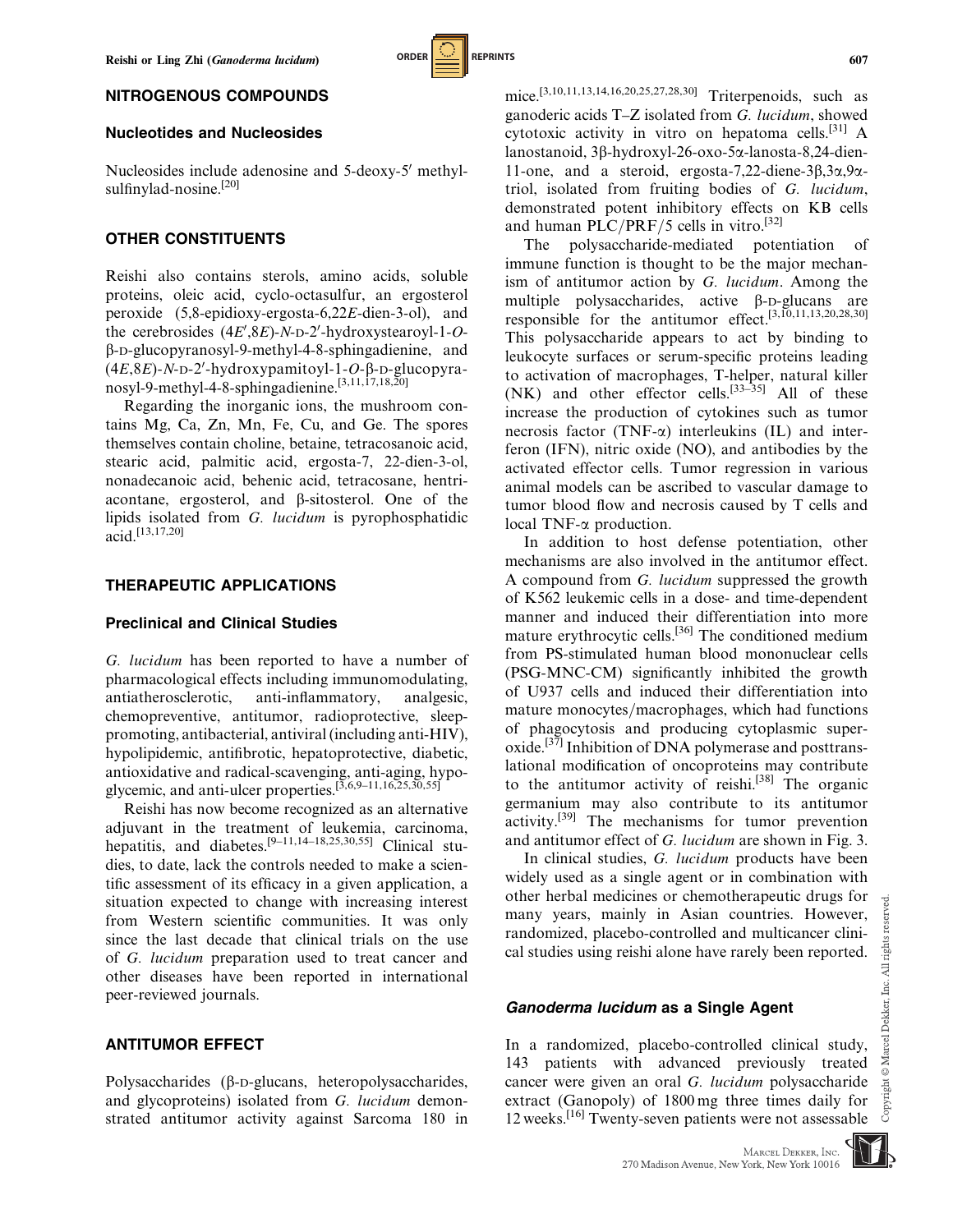

Fig. 3 The mechanisms for the tumor preventive and antitumor effect of G. lucidum. Active constituents from G. lucidum may operate through several mechanisms including enhancement of detoxification of carcinogens (line 1), increased expression and activity of Phase II enzymes (line 2), inhibition of organ exposure of carcinogens due to reduced absorption or increased excretion (line 3), decreased expression and activity of Phase I (e.g., CYPs) enzymes (line 4), decreased formation of toxic metabolites and adduct formation with macromolecules (line 5), enhanced host immune responses (e.g., activation of macrophages, T lymphocytes, and natural killers producing various cytokines such as TNF-a, IFNs, and ILs, which improve immunosurveillance and kill preneoplastic and cancer cells) (line 6), antioxidative and radical-scavenging effects (line 7), antipromotion effect (line 8), antiproliferation (line 9), apoptosis induction of tumor cells (line 10), induction of differentiation (line 11), direct cytotoxicity, induction of cell-cycle arrest, antiproliferation and modulation of signaling transduction molecules (line 12), antiprogression and tumor growth inhibition (line 13), antimetastasis (line 14), and anti-angiogenesis (line 15).<sup>[16]</sup>

for response and toxicity, because they were lost in the follow-up or refused further therapy before the 12 weeks of treatment. Of the 100 fully assessable patients, 46 (32.2%) had progressive disease before or at the 6-week evaluation point (range: 5 days–6 weeks).

Sixteen subjects (11.2%) developed progressive disease between 6 and 12 weeks of therapy. No objective (partial or complete) responses were observed, but 38

of 143 cases (26.6%) had stable disease for 12 weeks or more (range: 12–50 weeks). There was no significant change in the Functional Assessment of Cancer Therapy-General (FACT-G) scores in 85 assessable patients. However, palliative effects on cancer-related symptoms, such as sweating and insomnia, have been observed in many subjects. In the group with stable disease, FACT-G scores improved in 23 patients, were

MARCEL DEKKER, INC.

270 Madison Avenue, New York, New York 10016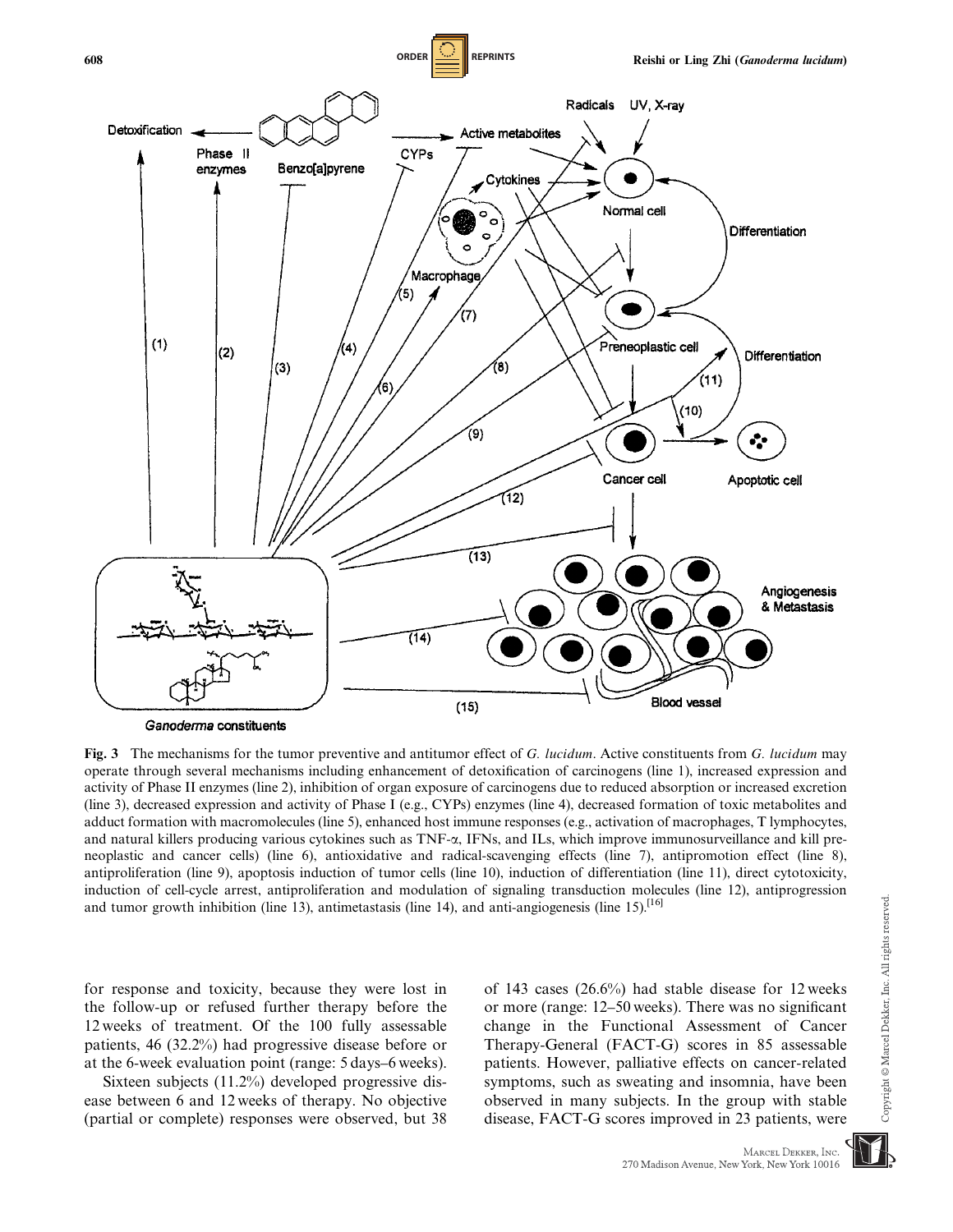

unchanged in five, and declined in one. Within this group, the median change from the baseline score to the 6- and 12-week score was  $+7.6$  and  $+10.3$ , both statistically significant ( $P < 0.05$ ). For the 38 patients with SD, the median change from the baseline score was  $28.1 \pm 10.2$  weeks. The prostate-specific antigen (PSA) levels in the five prostate cancer patients were reduced significantly ( $P < 0.05$ ) during SD. Ganopoly was well tolerated with five moderate adverse events recorded. The results indicate that Ganopoly may have an adjunct role in the treatment of patients with advanced cancer although objective responses were not observed in this study.

#### Ganoderma lucidum-Containing Herbal Mixture: PC-SPES

PC-SPES has been used as an alternative in the treatment of prostate cancer.<sup>[47]</sup> Several clinical trials have been completed with patients having advanced prostate cancer.<sup>[48,49]</sup> Small et al.<sup>[49]</sup> included 70 subjects with androgen-dependent  $(n = 33)$  and androgenindependent ( $n = 37$ ) disease, which was refractory to surgery, radiotherapy, and hormone therapy. Treatment of PC-SPES at a dose of 3 capsules  $(320 \text{ mg})$ capsule) orally resulted in  $\geq$ 80% decrease in PSA levels in all 32 patients with androgen-dependent cancer, while it was undetectable in 26 patients (81%). The median duration of PSA response was 57 weeks. In the 35 patients with androgen-independent cancer, 19  $(54\%)$  had a PSA decrease of  $>50\%$  with median duration of PSA response of 18 weeks. The study by Pfeifer et al.,<sup>[48]</sup> which included only 16 patients with androgen-independent disease for just a 20-week follow-up, showed an improvement in quality of life for the patients. PC-SPES was generally well tolerated by prostate cancer patients, but they exhibited a dosedependent toxicity similar to that of diethylstilboestrol.[49] Side effects include reduced libido, hot flashes, diarrhea, dyspepsia, leg cramps, nipple tenderness, and gynecomastia.[48,49] More life-threatening adverse events are pulmonary emboli in 4–5% of patients and deep vein thrombosis in 2% of patients. Overall, the clinical responses to PC-SPES compare favorably with second-line hormonal therapy with agents, such as estrogens and ketoconazole.<sup>[50]</sup> However, it must be noted that the adulteration of PC-SPES products has become a serious problem. Further details may be obtained at the website of the NIH National Center for Complementary and Alternative Medicine at http://nccam.nih.gov/health/alerts/spes/.

In summary, animal studies have demonstrated the antitumor activity of G. lucidum administered by different routes at different stages of tumor growth.[3,10,16,20] Polysaccharides and triterpenoids are the major contributors to the anticancer effect of G. lucidum, but other constituents, such as proteins, also play a role (Fig. 4).<sup>[20]</sup> Several recently published reports have found that G. lucidum or G. lucidumcontaining herbal mixtures (PC-SPES) had biological activities (e.g., cancer biomarker alteration) and beneficial effects (e.g., palliative effects in cancer patients) although striking objective responses were not observed.[16,47]

#### CHEMO- AND RADIOPREVENTIVE EFFECTS

The chemo- and radiopreventive effect of G. lucidum may result from its effects on the immune system. Ganoderma polysaccharides restored the TNF-a production inhibited by cyclophosphamide to normal levels in mice. Both the G. lucidum extract and krestin (protein-bound b-glucan isolated from Trametes versicolor) were beneficially effective in the recovery of cellular immunocompetence, measured by  $[^{3}H]$ thymidine incorporation with splenic cells stimulated through mitogenes, such as phytohemagglutinin (PHA) and concanavalin A. The extract  $(400 \,\text{mg}/\text{day})$ kg body weight) appears more effective than krestin  $(500 \,\text{mg/day/kg}$  body weight) in repairing the damage of subset T cells in the spleens of  $\gamma$ -irradiated mice, as the relative thymus weight and CD4 and CD8 splenocytes were higher in G. lucidum extract-treated mice compared with krestin-treated mice.<sup>[16]</sup>

In morphine-dependent mice, a polysaccharide peptide from G. lucidum could restore several immunologic parameters depressed by morphine treatment to normal levels or even beyond.<sup>[40]</sup> Both c- $myb$  and  $c-myc$  mRNA expression in splenocytes of repetitive morphine-treated mice was significantly decreased, and the polysaccharide peptide could induce the expression of these genes indicating that the one from G. lucidum could be of a potential application in controlling abuse of opiate-induced immunodeficiency.

#### ENZYME-INHIBITING ACTIVITY

Triterpenoids of G. lucidum have been reported to exert various enzyme inhibitory activities. Inhibitors of farnesyl protein transferase (FTP) have been demonstrated to inhibit Ras-dependent cell transformation and thus represent a potential therapeutic strategy for the treatment of human cancers. Ganoderic acids A and C were identified to be inhibitors of FTP.<sup>[41]</sup> Ergosterol peroxide, 5,8-epidioxy-5 $\alpha$ , 8 $\beta$ ergosta-6,22 $E$ -dien-3 $\beta$ -ol, from G. *lucidum*, was reported to selectively enhance the inhibitory effect of linoleic acid on DNA polymerase-b, but not on the type  $\alpha$  enzyme. Ergosterol peroxide itself was

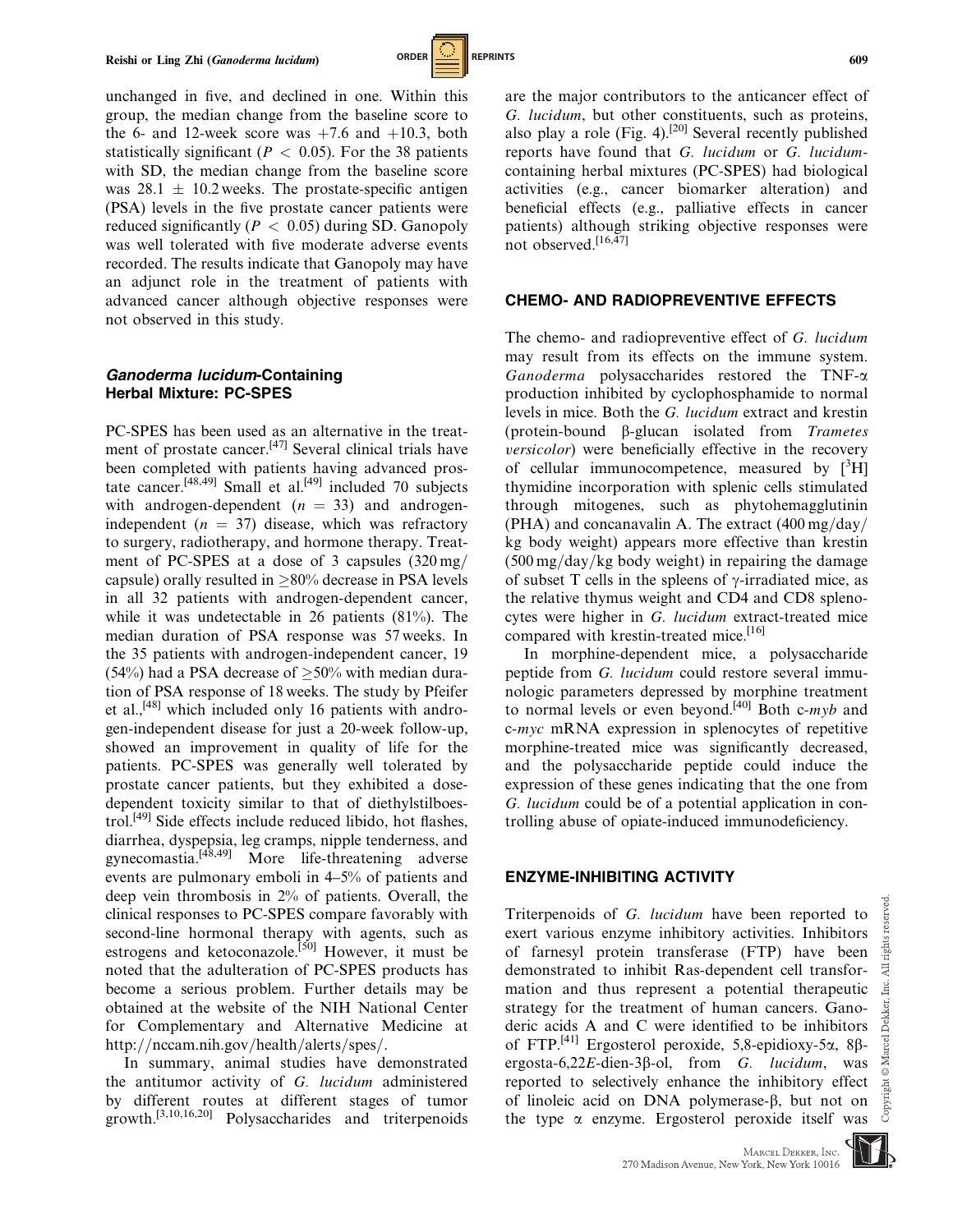

Fig. 4 Possible molecular targets of G. lucidum. G. lucidum constituents (e.g.,  $\beta$ -D-glucan and triterpenoid) modulated Ras/Erk, c-myc, CREB protein and mitogen-activated protein kinases, which may provide an explanation for the cancer preventive and anticancer effect of G. lucidum.<sup>[16]</sup>

ineffective but completely blocked rat DNA polymerase- $\beta$  in the presence of linoleic acid.<sup>[38]</sup> Inhibitors of phospholipase  $A_2(PLA_2)$  can be developed as potential anti-inflammatory agents for the treatment of rheumatic arthritis, asthma, and psoriasis. Ganoderic acid  $T$  was found to inhibit secreted PLA<sub>2</sub> from pig pancreas, human synovial fluid, and bee venom, but no such effect was observed with ganoderic acids AA, O, R, S, T-OH, and T-OH- $H_2$ .<sup>[16]</sup>

#### IMMUNOMODULATING EFFECTS

The immunomodulating effects of G. lucidum are shown in Fig. 5.

#### MITOGENIC ACTIVITY

Extracts from G. lucidum (e.g., polysaccharide fractions, methanolic extracts, and LZ-8) have mitogenic effects on mouse splenocytes and human peripheral blood mononuclear cells (PBMCs) in the presence of various immunostimulating or immunosuppressive agents (e.g., PHA and 12-O-tetradecanoylphorbol 13 acetate).<sup>[42,43]</sup> Treatment of the PBMCs with cyclosporin A (CsA) led to blockage of the cell proliferation. The methanolic fraction from G. lucidum recovered the CsA-induced inhibition of the cell proliferation, which might be due to the inhibition of the protein kinase C signal pathway and acceleration of the CsA signal pathway.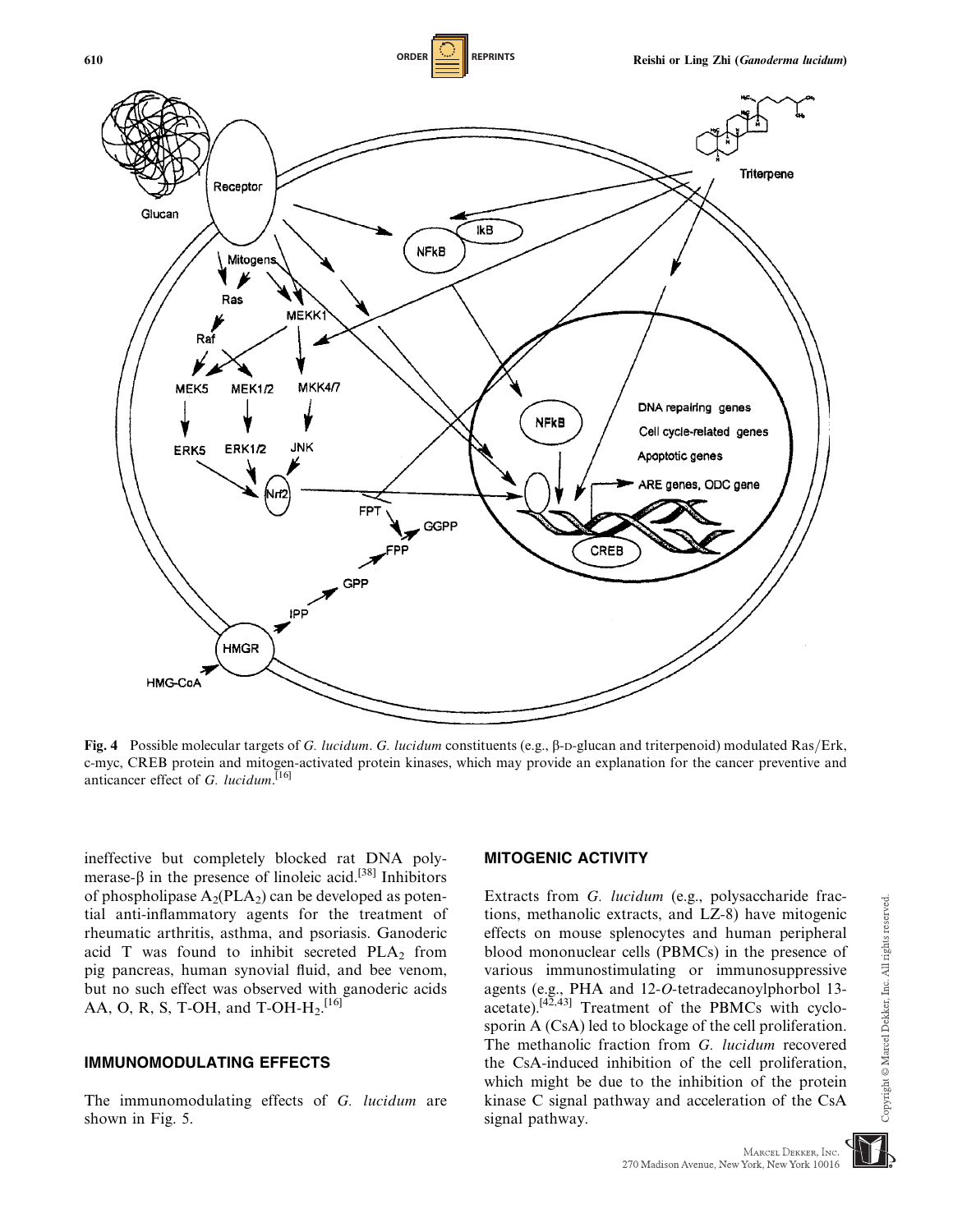



**ORDER REPRINTS** 

Fig. 5 The immune-modulating effects of G. lucidum. The major immunomodulating effects of active substances derived from G. lucidum include mitogenecity and activation of immune effector cells such as T lymphocytes, macrophages, and NK cells leading to the production of cytokines including ILs, TNF-a, and IFNs. Other effects, such as inhibition of mast cells, activation of B lymphocytes, and the complement system have also been reported.<sup>[15]</sup>

#### EFFECTS ON IMMUNE EFFECTOR CELLS

#### **Splenocytes**

In vitro and in vivo studies in mice indicated that G. lucidum water extract stimulates the production of IL-2 by splenocytes in the presence of hydrocortisone.[3,7,10,11]

# T Cells

Extracts from G. lucidum are potent activators of T cells, inducing the production of a number of cytokines, in particular IL-2. In human PBMC (primarily T cells) in vitro, the crude G. lucidum water extract induced the expression of cytokines including IL-10 and TNF- $\alpha$ , IL-1 $\beta$ , IL-6, and IL-2.<sup>[43]</sup> Crude

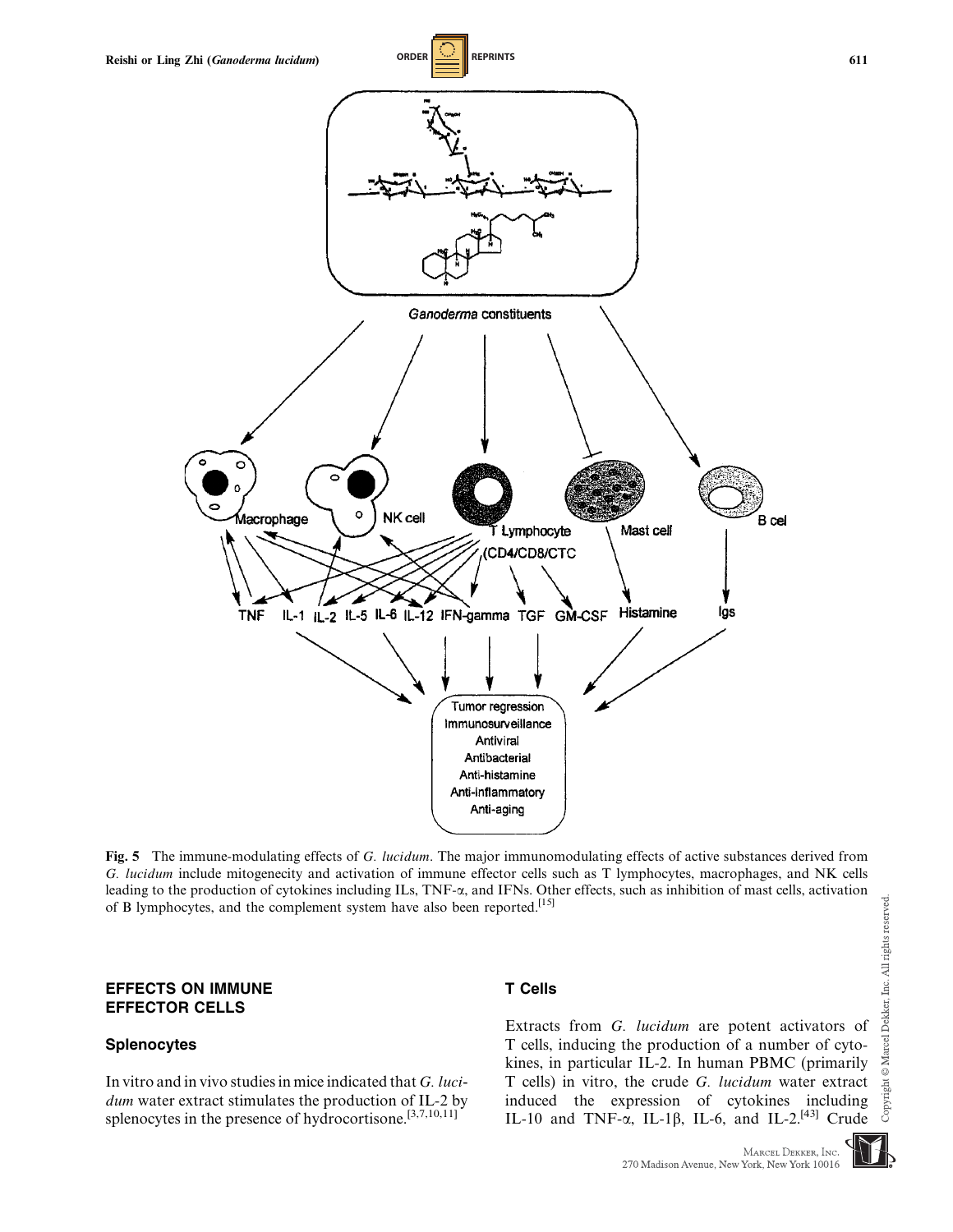

polysaccharide fractions isolated from fresh fruiting bodies potentiated the release of IFN- $\gamma$  from human T cells.[37] A polysaccharide fraction (GL-B) promoted the production of IL-2 in a dose-dependent manner and markedly enhanced the cytotoxicity of cytotoxic T lymphocytes, which was increased by 100% at a concentration of  $200 \mu g/ml$ . GL-B also restored the mixed lymphocyte response to alloantigen, automatic proliferation, and IL-2 production of splenocytes in aged mice declined as compared with that in young adult mice in vitro.

LZ-8 is also a potent T-cell activator mediating its effects via cytokine regulation of integrin expression. Stimulation of human peripheral blood lymphocytes with LZ-8 resulted in the production of IL-2 and a corresponding upregulation of IL-2 receptor expression.[44] In addition to T-cell proliferation, microscopic examination of LZ-8-stimulated peripheral blood lymphocytes revealed that LZ-8 induced cellular aggregate formation. This formation correlated with a dramatic rise in ICAM-1 expression and an increased production of IFN- $\gamma$ , TNF- $\alpha$ , and IL-1 $\beta$ , molecules associated with regulation of ICAM-1 expression. Both the aggregate formation and the proliferative effects of LZ-8 were blocked by the addition of a monoclonal antibody to either CD18 or CD11a, the counter–receptor complex components for ICAM-1. Furthermore, addition of neutralizing antibodies to both IL-2 receptor and TNF-a blocked aggregate formation, cellular proliferation, and ICAM-1 expression.

#### Natural Killer (NK) Cells

A water-extracted polysaccharide fraction from G. lucidum enhanced the cytotoxicity of splenic NK cells in tumor-bearing mice. $[3,16,37]$ 

### Macrophages

Macrophages are responsible for killing pathogens in the body. Activation of macrophages by substances from G. lucidum results in the release of cytokines, NO, and other mediators.<sup>[37,45]</sup> All of these responses are associated with the antitumor, antimicrobial, and anti-inflammatory effects of G. lucidum.

Polysaccharides from G. lucidum, in particular b-D-glucans, are potent stimulators of murine and human macrophages in vitro and in vivo.<sup>[37,45]</sup> CR3 receptors on macrophages are bound by  $\beta$ -D-glucans and internalized, priming a series of molecular events. Crude water-extracted polysaccharides isolated from fresh fruiting bodies of G. lucidum potentiated the production of cytokines including IL-1 $\beta$ , IL-6, IFN- $\gamma$ , and TNF- $\alpha$  by human macrophages, which

were antiproliferative, differentiated and apoptosis inductive to the HL-60 and the U937 leukemic cells.<sup>[37]</sup> IFN- $\gamma$  and TNF- $\alpha$  released from macrophages act synergistically to inhibit the growth of leukemic cells as shown by the antibody-neutralization studies. GLB7, a G. lucidum polysaccharide, decreased the production of oxygen-free radicals and antagonized the respiratory burst induced by PMA in murine peritoneal macrophages. These observations suggest that GLB7-decreased production of oxygen-free radicals in murine peritoneal macrophages plays an important role in the anti-aging effect of G. lucidum polysaccharides.[45]

Ganoderan (GAN), a  $\beta$ -D-glucan isolated from G. lucidum, enhanced the production of NO in the RAW 264.7 macrophages.<sup>[45]</sup> The ability of GANs to produce NO was based on differences in the chemical composition of GANs obtained from the mycelium on various carbon sources and mycelial fractionation. The highest NO production was observed in the polysaccharide, which was extracted from the mycelial wall. Partial removal of the protein in the extracellular GAN by TCA treatment did appreciably reduce its capacity to secrete NO. The cell proliferation of GAN-treated RAW 264.7 cell lines was inhibited compared to its control. Of the culture supernatant of macrophage activated by this glycan, the percentage of cytotoxicity against mouse leukemia L1210 cells was slightly dependent on the amount of NO in the culture supernatants of the activated macrophages. These results indicate that the  $\beta$ -glucan-related polysaccharides of the higher fungus activate macrophages and release NO, which is an important chemical messenger for the induction of many biological responses.

A protein–polysaccharide fraction (GLB) from the growing tips of G. lucidum is a strong stimulator to the macrophages. $[46]$  When analyzed using a flow cytometer, GLB  $(100 \,\mu\text{g/ml})$  increased the phagocytic activity of the  $BALB/c$  mouse peritoneal macrophages as well as chicken macrophage BM2CL cells against FITC-labeled Candida albicans by 55.2% and 21.2%, respectively. It also enhanced the spreading and expression of MHC class II molecules of BM2CL cells as well as the mouse peritoneal macrophages.

#### Mast Cells

Some substances from G. lucidum can act on mast cells. A water extract of the fruit body had inhibitory activity on histamine release from rat peritoneal mast cells, induced by compound  $48/80$  or antigen (egg white albumin)-antibody reaction and on passive cutaneous anaphylaxis reaction in guinea pigs and rats. Two ganoderic acids (C and D) isolated from the fruit body by methanol inhibited the histamine release from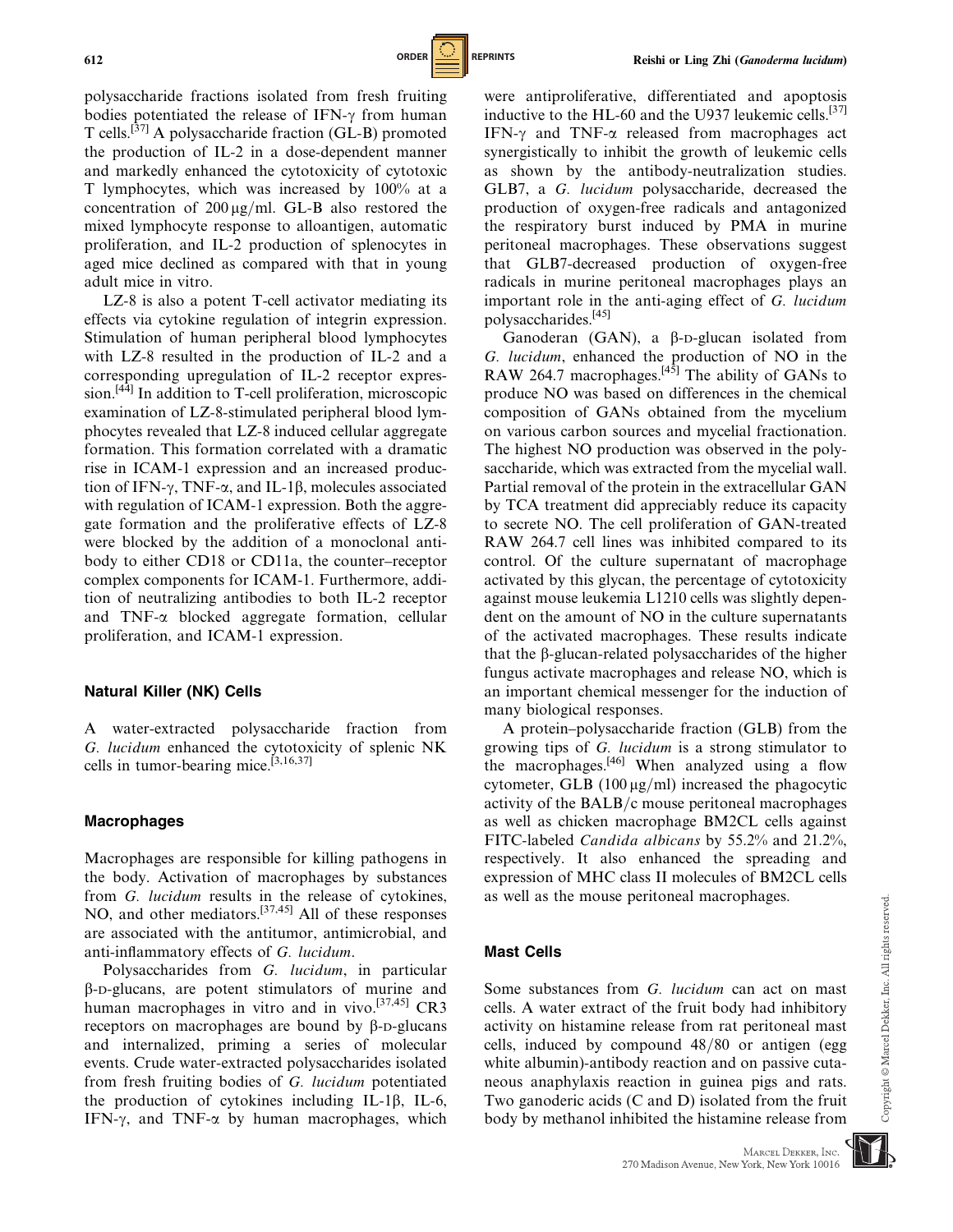

rat mast cells, induced by compound  $48/80$  and concanavalin A. A chloroform extract from G. lucidum broth also significantly inhibited histamine release from rat peritoneal mast cells induced by A-23187 and compound  $48/80$ . The mechanism for the inhibitory activity on histamine release from mast cells was further studied. Palmitic acid, stearic acid, oleic acid, and linoleic acid were isolated from the active fractions. Of these, oleic acids induced membrane stabilization in model membrane systems. Cyclo-octasulfur extracted from the culture medium of G. lucidum may decrease calcium uptake from the extracellular medium by a disulfide exchange reaction in the cell membrane leading to inhibition of histamine release from mast cells.[3,10,11,14,16]

#### COMPLEMENT SYSTEM

An alkali extract isolated from cultured mycelium of G. lucidum activated classical and alternative pathways of a complement system. Activated complement C3 was observed by crossed immunoelectrophoresis in mice. This fraction also activated the reticuloendothelial system of mice in the carbon clearance test and increased hemolytic plaque forming cells of the spleen. The alkali extract consisted of 10% carbohydrate and 49% proteins. A clinical study in elderly patients with insomnia and palpitations recently showed that taking G. lucidum essence for 4–6 weeks increased their serum C3 levels.[3,10,20]

#### HISTAMINE RELEASE INHIBITION

The fruiting bodies have been traditionally used as anti-inflammatory agents for the treatment of asthma or allergy. In the course of a screening test for the inhibition of histamine release from rat mast cells, it was found for the first time that ganoderic acids C and D inhibited histamine release from rat mast cells (that were induced by compound  $48/80$  and concanavalin A). Other than the triterpenoid compounds, cyclo-octasulfur from this fungus also effectively inhibited histamine release from rat peritoneal mast cells and interacted with membrane proteins to inhibit Ca uptake causing a blockade of histamine release. $[7,13,55]$ 

#### HEPATOPROTECTIVE ACTIVITY

G. lucidum has been widely used for the treatment of chronic hepatopathy of various etiologies. Data from

in vitro and animal studies indicate that G. lucidum extracts (mainly polysaccharides or triterpenoids) exhibit protective activities against liver injury induced by toxic chemicals (e.g.,  $CCl<sub>4</sub>$ ) and Bacillus Calmette-Guerin (BCG) plus lipopolysaccharide (LPS). Reishi also showed antihepatitis B-virus (HBV) activity in a duckling study. Recently, a randomized placebo-controlled clinical study $[15,17]$  showed that treatment with G. lucidum polysaccharides for 12 weeks reduced hepatitis B e antigen (HBeAg) and HBV DNA in  $25\%$  (13/52) patients with HBV infection. The mechanisms of the hepatoprotective effects of G. lucidum have been largely undefined. However, accumulating evidence suggests several possible mechanisms. These include antioxidant and radicalscavenging activity, modulation of hepatic Phase I and II enzymes, inhibition of  $\beta$ -glucuronidase, antifibrotic and antiviral activity, modulation of NO production, maintenance of hepatocellular calcium homeostasis, and immunomodulating effects (Fig. 6). The mushroom could represent a promising approach for the management of various chronic hepatopathies. Further studies are needed to explore the kinetics and mechanisms of action of its constituents with hepatoprotective activities.

The polysaccharide fractions and triterpenes isolated from G. lucidum have shown protective effects on the liver in animal and human studies. Ninety patients with chronic hepatitis B, hepatitis B viral (HBV) DNA positivity, and aminotransferase elevation were included in this multicenter prospective randomized Phase I/II study. Subjects were randomized to be given Ganopoly ( $n = 60$ ) or a placebo  $(n = 30)$  for 12 weeks, then followed up for 13 weeks. Effect of therapy on levels of HBV DNA and aminotransferase activities in serum and HBeAg status were investigated. There were 78 assessable patients who entered the trial for efficacy and safety; 13 of 52 (25%) receiving Ganopoly responded by reducing HBeAg and HBV DNA compared to 10 of 26 (4%) patients in the control group ( $P < 0.05$ ). Among those with serum aspartate aminotransferase (AST) values  $\langle 100 \text{ U/L} \quad (n = 29), \quad 41\% \quad (12/29)$ responded, and among those with AST values  $>100$  U/L (n = 23), 65% (15/23) responded. Within the 6-mo study period,  $33\%$  (17/52) of treated patients had normal aminotransferase (ALT) values, and  $13\%$  (7/52) had cleared hepatitis B surface antigen (HBsAg) from serum, whereas none of the controls had normal ALT values or had lost HBsAg. Eight of the 60 patients in the Ganopoly group and 4 of the 30 in the controls were unable to be followed up due to loss or withdrawal. Our study indicates that Ganopoly is well tolerated and appears to be active against HBV patients with chronic hepatitis  $B.$ <sup>[3,10,15,17]</sup>

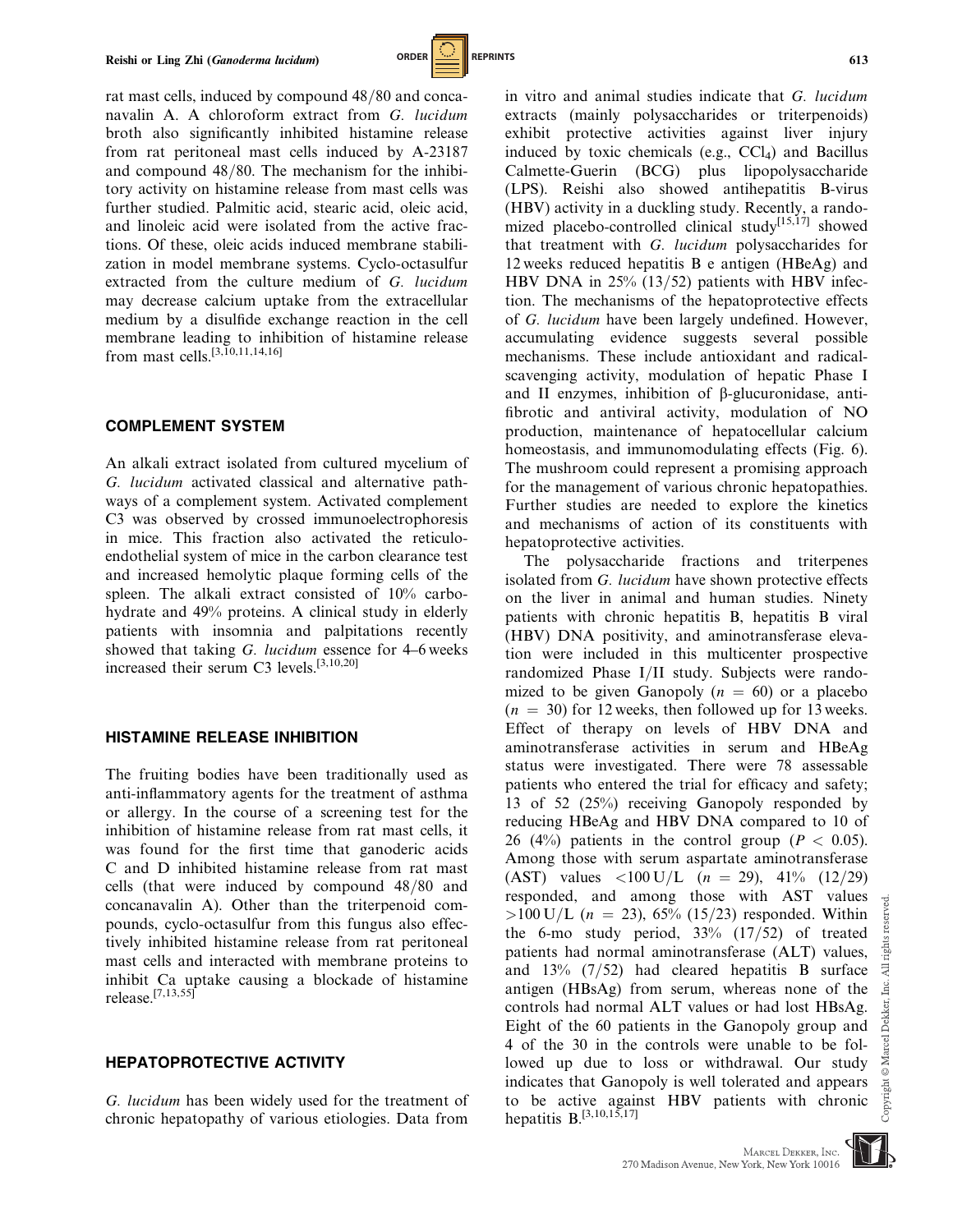

Fig. 6 Possible mechanisms for the hepatoprotective effects of G. lucidum. These include antioxidative and radical-scavenging effects, downregulation of activating enzymes, and upregulation of detoxifying enzymes, antiviral activities, inhibition of bglucuronidase, enhanced hepatic nucleic acid and protein synthesis, inhibition of hepatic collagen synthesis, immunomodulating effects, and modulation of nitric oxide (NO) production. GSH = glutathione; GSSG = oxidized glutathione; INOS = induinducible NO synthase;  $SOD =$  superoxide dismutase;  $CYP =$  cytochrome P450; UGT = uridine diphosphate glucuronosyltransferases. (From Ref. $[17]$ .)

#### ANTIDIABETIC EFFECT

Animal studies have demonstrated that the polysaccharide fractions of G. *lucidum* have potential hypoglycemic and hypolipidemic activities.

A water extract of reishi reduced the increase in blood glucose and blood insulin levels in rats (50 mg p.o.) following oral glucose test. Following adrenaline (i.v.) or oral glucose in rats, the mushroom inhibited increases in blood glucose without raising blood insulin levels. Glycans (ganoderans B and D) have shown significant hypoglycemic activity in mice.

A clinical study aimed at evaluating the efficacy and safety of polysaccharide fractions extracted from G. lucidum (Ganopoly) by a patented technique<sup>[18]</sup> in 71 patients with confirmed type II diabetes mellitus (DM) was carried out. Eligibility criteria included

type II DM of  $>3$  mo duration during which patients did not receive insulin; age  $>18$  yr; normal vital signs for age and disease state; normal electrocardiogram (ECG); and fasting plasma glucose (FPG) level of 8.9–16.7 mmol/L in sulfonylurea-naive patients or an  $FPG < 10$  mmol/L before washout in sulfonylureatreated patients. They were randomly grouped and given either Ganopoly or an oral placebo of 1800 mg three times daily for 12 weeks. The subjects underwent 4 weeks of dose adjustment, followed by 8 weeks of dose maintenance. Fasting and stimulated glycosylated hemoglobin ( $HbA_{1c}$ ), plasma glucose, insulin, and C-peptide were monitored at predetermined intervals. Adverse events and hypoglycemic episodes were recorded. Treatment with Ganopoly significantly decreased the mean  $HbA_{1c}$  from 8.4% at baseline to 7.6% at 12 weeks. Significant changes in mean FPG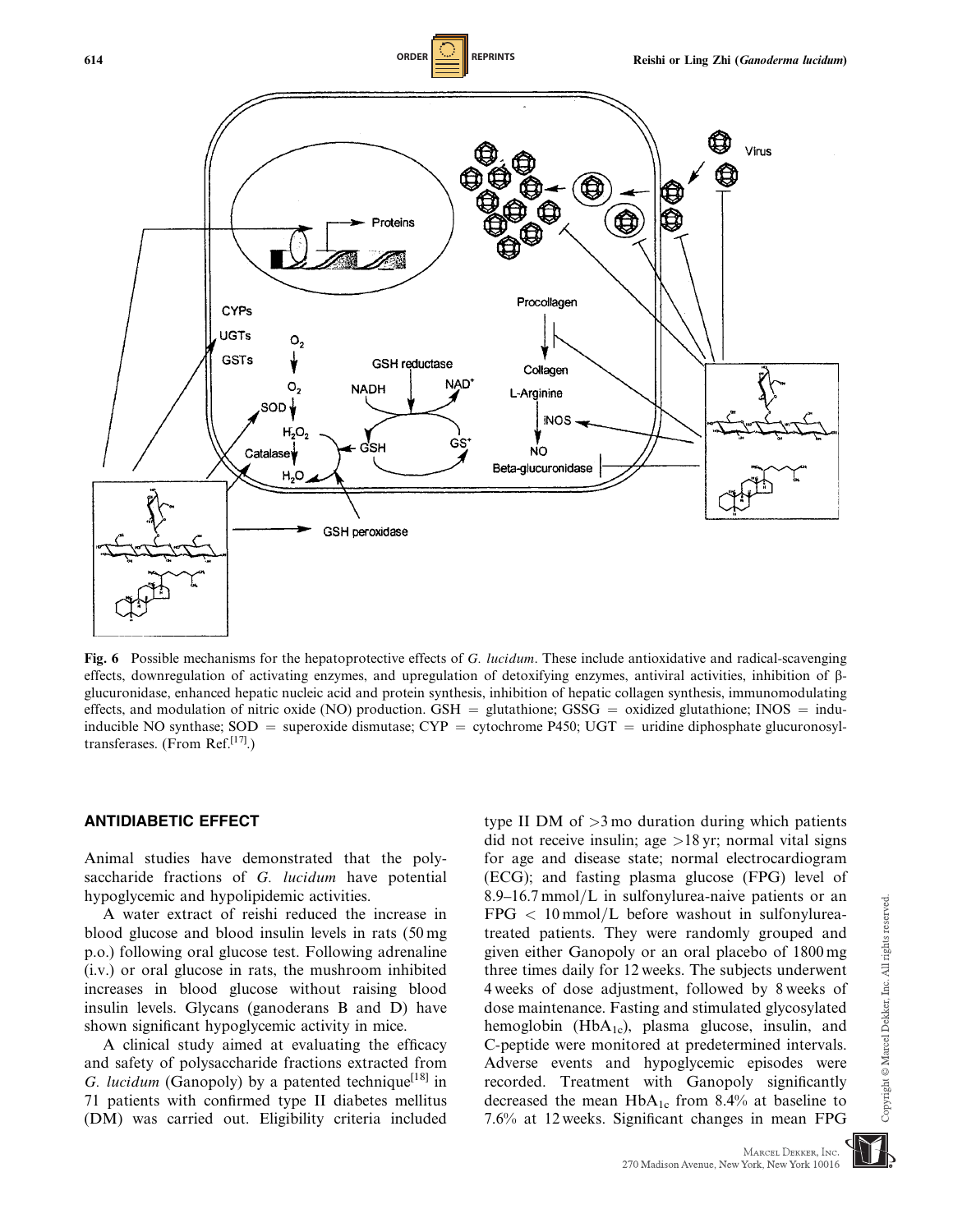

and PPG levels at the last visit paralleled the changes in mean HbA<sub>1c</sub>levels. At baseline, the mean FPG and PPG values for patients treated with Ganopoly were 12.0 and  $13.6$  mmol/L, respectively. At week 12, mean PPG values had decreased to  $11.8 \text{ mmol/L}$ . However, these parameters did not change or slightly increased for patients receiving placebos. The between-group difference in PPG levels at week 12 was significant  $(P < 0.05)$ . Changes in fasting insulin, 2-hr postprandial insulin, fasting C-peptide, and 2-hr postprandial C-peptide were consistent with the between-group differences in these end points being significant at the last visit. Overall, Ganopoly was well tolerated. This study demonstrated that Ganopoly is efficacious and safe in lowering blood glucose concentrations.<sup>[18]</sup>

A 2-mo open label comparative clinical study of a reishi powder extract (1 g t.i.d.) for eight diabetic patients (four with NIDD and four with IDDM) found hypoglycemic effects comparable to those found in controls who were administered insulin  $(100 \text{ IU/ml}$  for 60 days) or oral hypoglycemic agents  $(250 \text{ mg/day}$  for 60 days).<sup>[3,10,11,18]</sup>

#### CARDIOVASCULAR AND CIRCULATORY FUNCTIONS

#### Cholesterol and Lipid Metabolism

The powdered mycelium of reishi, at 5% of the diet of spontaneously hypertensive rats for 4 weeks, caused plasma total cholesterol to decrease significantly (by 18.6%) compared to controls. Total liver triglyceride and total liver cholesterol levels were also significantly lower in the reishi-fed group (by approximately 46% and 56%, respectively).<sup>[51,52]</sup>

### Hypertension

A water extract of the mycelium administered to rats and rabbits  $(3-30 \text{ mg/kg} \text{ i.v.})$  produced significant hypotensive effects; an activity the researchers suggested is secondary to the primary effect that suppresses sympathetic outflow of the central nervous system.<sup>[53]</sup> The powdered mycelium of reishi, at  $5\%$ of the diet of spontaneously hypertensive rats for 4 weeks, caused systolic blood pressure to be significantly lower (approximately 10 mmHg) without causing a significant difference in the heart rate<sup>[51]</sup> Jin et al.<sup>[54]</sup> conducted a double-blind, placebo-controlled clinical study of G. lucidum in 54 patients with primary stage-II hypertension who had not responded to previous drug treatment (captopril 25 mg t.i.d. or nomodipine 20 mg t.i.d.). In the group which was administered administrated G. lucidum extract tablets  $(2 \text{ tablets } b.i.d. \text{or } 220 \text{ mg/day})$ , systemic blood pressure significantly improved in 82.5%, with capillary and arterial blood pressure showing significant improvements in as little as 14 days. No changes of any significance were found in the placebo group. According to  $Soo^{[52]}$  in treating hypertension, G. lucidum was shown to be highly effective in a very large number of treated cases. In the more successful cases, blood pressure was back to normal within 2 mo, and in some cases, within 2 weeks.

# ANTIBACTERIAL AND ANTIVIRAL VALUE

# Antibacterial Effect of Ganoderma lucidum on Gram-Positive and Gram-Negative Bacteria

Recently, more studies demonstrated that G. lucidum contained antibacterial constituents that are able to inhibit gram-positive and/or gram-negative bacteria.[3,5,10,11,17,55,56] The aqueous extract from the carpophores of G. lucidum inhibited 15 types of grampositive and gram-negative bacteria. Further studies indicate that the antimicrobial combinations of G. lucidum extract with four antibiotics (ampicillin, cefazolin, oxytetracycline, and chloramphenicol) resulted in additive effects in most instances: synergism in two instances when combined with cefazolin against Bacillus subtilis and Klebsiella  $oxy to ca$ ,<sup>[57]</sup> and antagonism in two instances.

#### Helicobacter pylori

Helicobacter pylori is associated with human gastroduodenal diseases such as gastritis, peptic ulcer, and gastric carcinoma. The extracts of many mushrooms inhibited the growth of this bacterium.[17,58] The extract of G. lucidum and some other species of higher Basidiomycetes arrested the growth of this pathogen. When their extracts were fractionated, the ether fractions of G. lucidum and Agaricus bisporus (J. Lge) Imbach were the most effective. Among seven components separated from the ether fraction of G. lucidum extract by silica gel column chromatography, P3 was the most potent with a minimum inhibitory concentration of  $200 \mu g/ml$ .

It appears that some constituents such as ganomycin, triterpenoids, and aqueous extracts from Ganoderma species have a broad spectrum of in vitro antibacterial activity against gram-positive and gramnegative bacteria and H. pylori. Thus, it is possible that the antibacterial activity of Ganoderma species may be beneficial for those patients with chronic infection (e.g., chronic bronchitis) and those with H. pylori-positive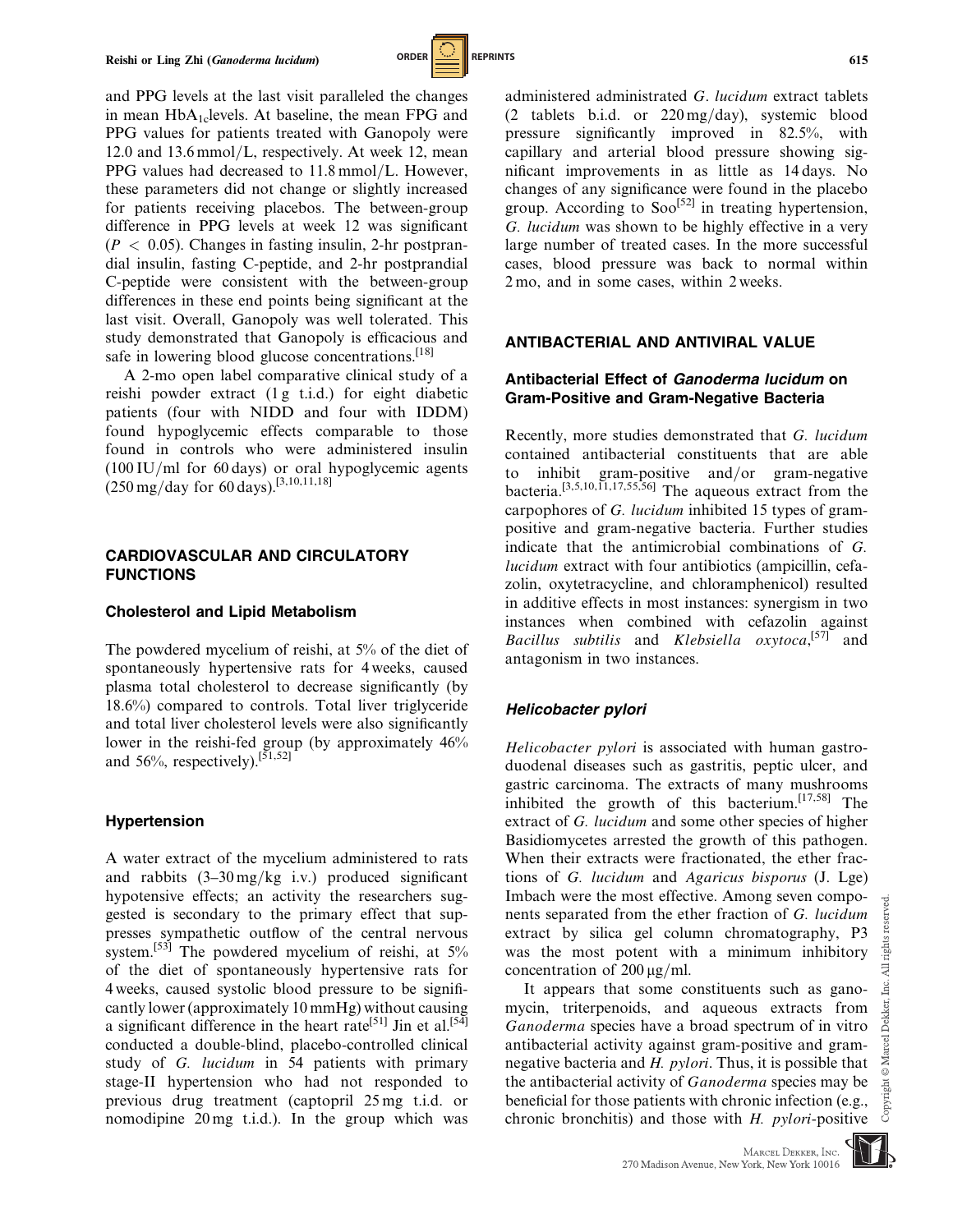

peptic ulcer diseases, though clinical studies are required to confirm this.

# Antihuman Immunodeficiency Virus (HIV) Activity

HIV was isolated as an etiological agent of acquired immunodeficiency disease syndrome in 1983.<sup>[59]</sup> Acquired immunodeficiency syndrome caused by HIV infection has recently become an important social and medical problem. Anti-HIV therapy by nucleoside analogues, such as 3'-azido-thymidine, is the major effective approach for the treatment of acquired immunodeficiency syndrome.[60] These agents are potent inhibitors of HIV reverse transcriptase (RT) and protease.[61] However, the emergence of drug-resistant variants of HIV and toxicities severely limits the long-term effectiveness of these drugs. Recent studies have indicated that many natural products are active as anti-HIV agents. These compounds belong to a wide range of different structural classes, e.g., coumarins, flavonoids, tannins, alkaloids, lignans, terpenes, naphtho- and anthraquinones, and polysaccharides.<sup>[62]</sup>

In vitro studies indicate that various triterpenoids from G. lucidum had potent inhibitory activity against HIV. Lucidenic acid O and lucidenic lactone, isolated from the fruiting body of G. lucidum, not only inhibited the activities of calf DNA polymerase- $\alpha$  and rat DNA polymerase- $\beta$ , but also those of HIV-1 RT.<sup>[17]</sup> Ganoderiol F and ganodermanontriol isolated from the fruiting bodies of G. lucidum are active against HIV-1 growth with an IC<sub>100</sub> of 7.8  $\mu$ g/ml.<sup>[10,11,17]</sup> Ganoderic acid B and ganoderiol B showed potent inhibitory effect on HIV protease with an  $IC_{50}$  value of 0.17 mM. Other triterpenoids including ganoderic acid C1,  $3\beta$ -5 $\alpha$ -dihydroxy-6 $\beta$ -methoxyergosta-7,22diene, ganoderic acid-a, ganoderic acid H, and ganoderiol A had moderate activity against HIV-1 protease with IC<sub>50</sub> values of 0.17–0.23 mM.<sup>[10,11,17,50]</sup> In addition, ganoderic acid-β, lucidumol B, ganodermanondiol, ganodermanontriol, and ganolucidic acid A showed significant anti-HIV-1 protease activity with IC<sub>50</sub> values of 20, 59, 90, 70, and 70  $\mu$ M, respectively.<sup>[22]</sup> Ganoderic acid A, B, and C1 had minor inhibitory activity against HIV protease with  $IC_{50}$  values of  $140-430 \mu M$ . It appears that there is a structure– activity relationship for triterpenoid showing anti-HIV protease activity. The C3, C24, or C25 atoms are vital for the anti-HIV activity.[22]

The aqueous low-molecular-weight fraction extracted from G. lucidum also exhibited anti-HIV activity using the XTT [2,3-bis (2-methoxy-4-nitro-5-sulfophenyl)-5-[(phenylamino) carbonyl]-2H-tetrazolium hydroxide] antiviral assay, which can quantitatively measure cytopathic effects of HIV-1 on CEM cells,

a human T lymphoblastoid cell line.<sup>[63]</sup> The  $IC_{50}$ and  $EC_{50}$  values were 125 and 11  $\mu$ g/ml, respectively, resulting in a therapeutic index of 11.4. This aqueous low-molecular-weight extract was further fractionated to eight subfractions by methanol: GLA (methanolic extract), GLB (hexane soluble), GLC (acetic ether soluble), GLD (water soluble), GLE (neutral), GLF (acidic), GLG (alkaline), and GLH (amphoteric). All subfractions except GLD, GLF, and GLH exhibited anti-HIV activity with  $IC_{50}$  and  $EC_{50}$  values of  $22-44 \,\mu$ g/ml and 14–44  $\mu$ g/ml, respectively. GLC and GLG inhibited HIV RT. Showing consistency, incubation of GLC at  $50 \mu g/ml$  or GLG (100  $\mu g/ml$ ) with Jurkat T cells gave a 75% and 66% inhibition of HIV growth, respectively. However, the high-molecularweight fraction did not inhibit any HIV-induced cytopathic effect. Both low-molecular-weight and high-molecular-weight fractions from G. lucidum had negligible toxicities to CEM cells. The results indicate that the aqueous low-molecular-weight fraction from the fruiting bodies of G. lucidum, and the neutral and alkaline subfractions from the methanolic extract might contain small molecular weight polysaccharides.

#### Epstein-Barr Virus

Virus-induced carcinogenesis is considered a complicated process with multiple steps involving a number of cellular signaling pathways. A few polyoxygenated lanostanoid triterpenes isolated from G. applanatus inhibited the 12-O-tetradecanoylphorbol-13-acetate induced Epstein–Barr virus early antigen in Raji cells. Similar effects have been observed with Zingiberaceae rhizomes, a commonly used traditional medicine in Malaysia. These results indicate that herbal medicines, such as Ganoderma species, may behave as antitumor promoters.<sup>[17]</sup>

#### Other Viruses

The antiviral effects of two water-soluble substances (GLhw and GLlw) and eight methanol-soluble substances (GLMe-1-8) isolated from the carpophores of G. lucidum, were investigated on influenza A virus strains and vesicular stomatitis virus Indiana and New Jersey in vitro. These activities were evaluated by the cytopathic effect inhibition assay and plaque reduction assay using Vero and HEp-2 cells. Five substances, GLhw, GLMe-1, -2, -4, and -7 significantly inhibited the cytopathic effects of vesicular stomatitis virus. GLMe-4 did not exhibit cytotoxicity up to  $1000 \mu g/ml$ , while it displayed potent antiviral activity on the vesicular stomatitis virus New Jersey strain with a therapeutic index of more than 5.43.[64,65]

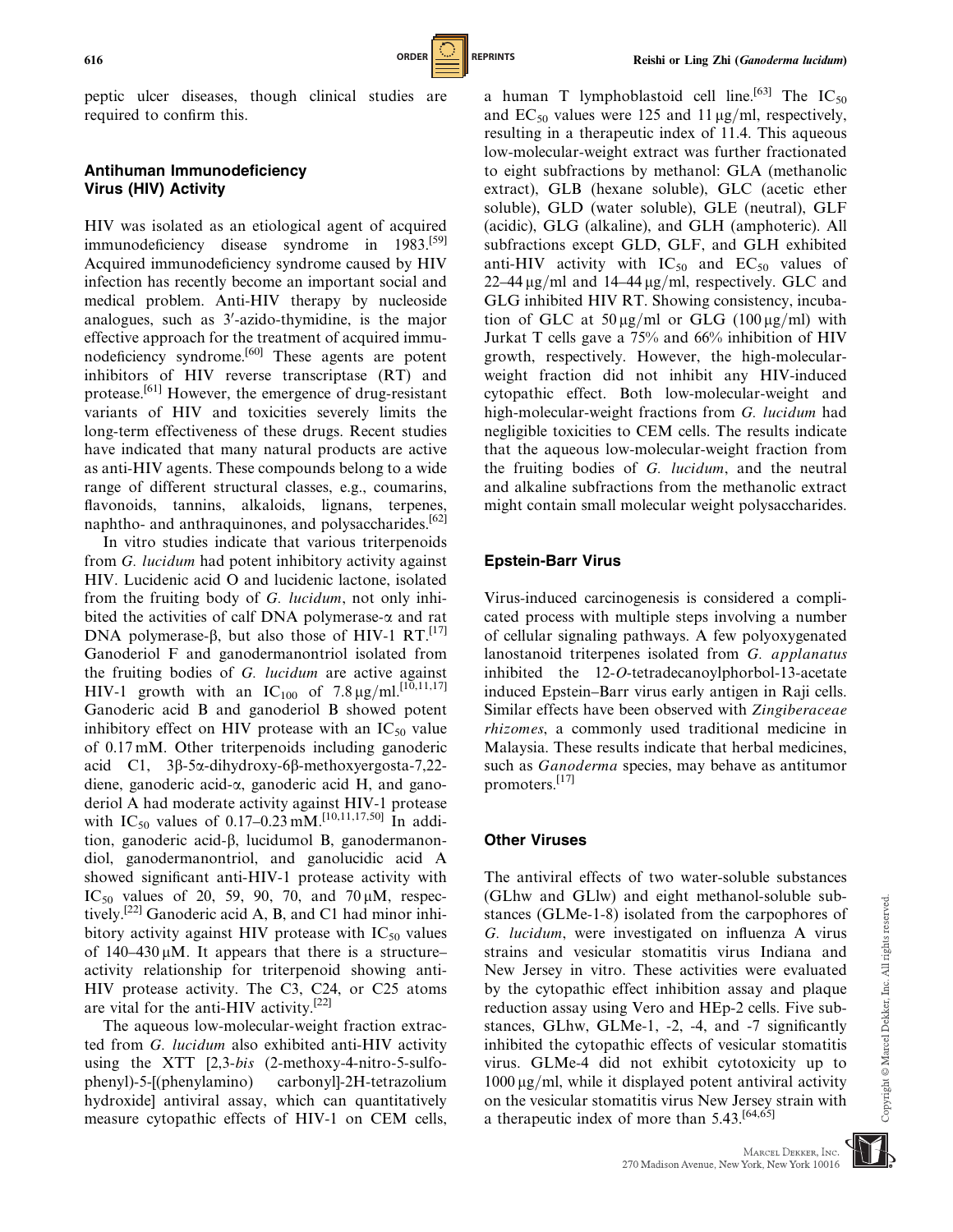

#### Mechanism Consideration

The mechanisms for the antibacterial and antiviral activity of Ganoderma species are largely undefined. Gao et al.<sup>[17]</sup> suggest that multiple mechanisms may be involved. For example, the Ganoderma species constituents (e.g., polysaccharides and triterpenoids) may inhibit viral replication of HSV, HBV, HIV, and other types of viruses by interfering with their adsorption, virus–hepatocyte fusion and endocytosis, viral integration, assembly, and release (Fig. 7).

Data from in vitro studies indicate that Ganoderma polysaccharides have direct anti-HBV activity through inhibition of HBV DNA polymerase. The extract from G. lucidum inhibited the HBV DNA polymerase activity in PLC/PRF/5 cells by 80%, 70%, and 60%, respectively, with a 28–41% decrease in HBV DNA contents. Some constituents isolated from G. lucidum showed inhibitory effect on eukaryotic DNA polymerase. For example, two cerebrosides from the fruiting bodies selectively inhibited the activities of replicative DNA polymerases (especially the  $\alpha$  and  $\delta$  type) with a IC<sub>50</sub> of 12–57  $\mu$ M. However, these

endocytosis, viral integration, assembly, and release. (From Ref.<sup>[17]</sup>.)

Immunomodulating effects of G. *lucidum* are considered to play a role in antimicrobial activity.<sup>[15,17]</sup> Activation of immune effector cells (e.g., T cells, macrophages, and natural killer cells) by both pathogen infection and G. lucidum administration caused an enhanced production of cytokines, radicals, and NO facilitating the killing of viruses and bacteria. For example, activation of Kupffer cells by G. lucidum polysaccharides and triterpenoids within the liver facilitate the killing of HBV. In addition, a study of the mouse indicates that a proteoglycan with a carbohydrate protein ratio of 11.5 : 1 isolated from G. lucidum stimulated the proliferation of mouse spleen lymphocytes, resulting in a three-to-four fold increase in the percentage of B cells. These B cells were enlarged, expressed CD71 and CD25 on the cell surface, and showed an increase in the production of



Fig. 7 Possible mechanisms for the antiviral effects of G. lucidum. Polysaccharides and triterpenoids may inhibit viral replication of HSV, HBV, HIV, and other types of viruses by interfering with their adsorption, and virus–hepatocyte fusion and

Copyright © Marcel Dekker, Inc. All rights reserved

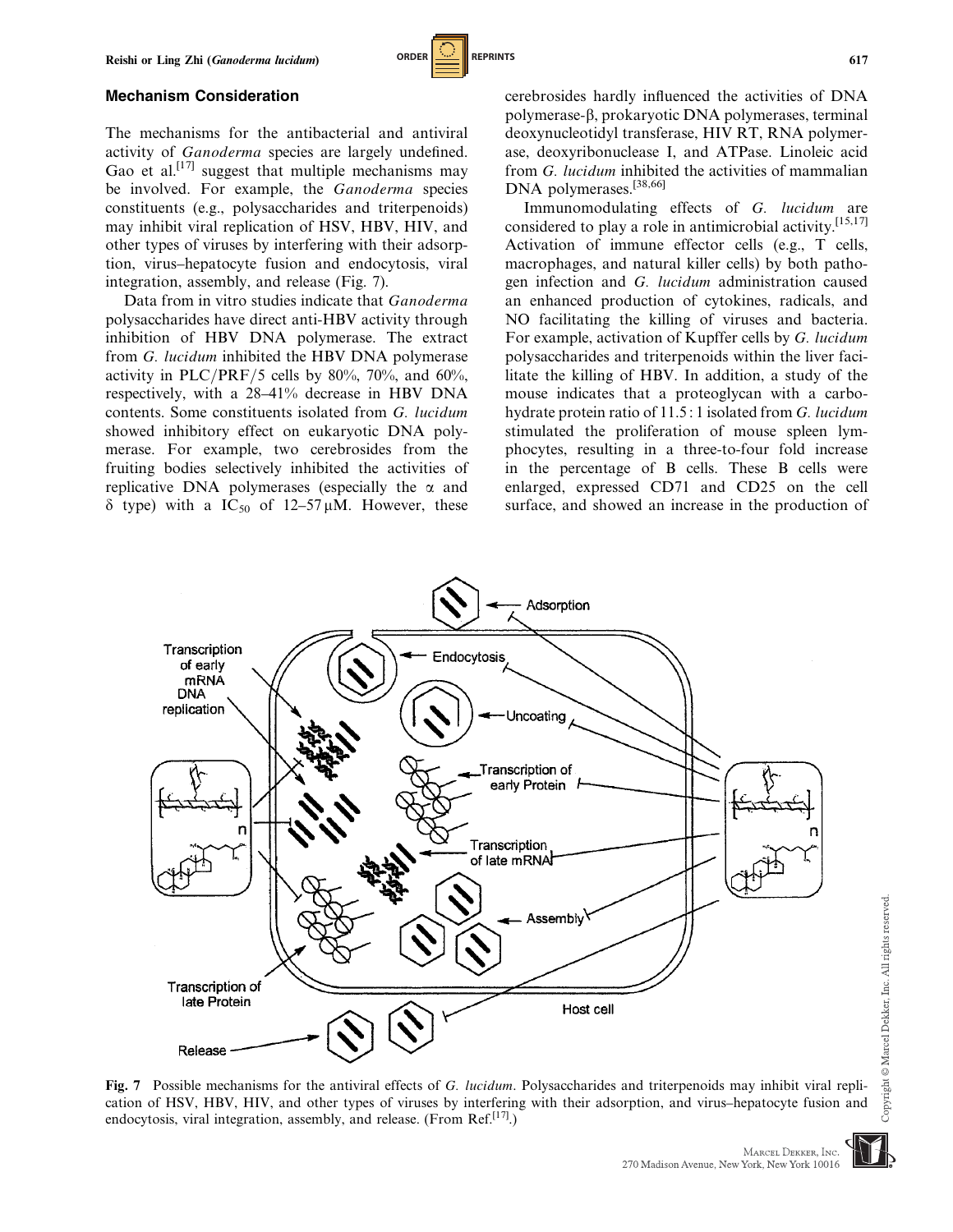immunoglobulins. Therefore, *Ganoderma* species may stimulate B cells in vivo, producing immunoglobulins, which can neutralize  $HBV^{[15,17]}$ .

Furthermore, the immunosuppressive activity of G. lucidum constituents may decrease tissue and cellular damage following infection. Ling-Zhi-8 at 8 and  $12 \,\text{mg/kg}$  by intraperitoneal injection significantly blocked the production of antibody to HBsAg (83.3– 96.8% inhibition) in mice treated with twice the sensitization of the antigen. As Ling-Zhi-8 did not alter the mitogen responsibility of spleen cells and the T-cell subset population in mice, and prevented systemic anaphylaxis and Arthus reactions, these immunosuppressive activities may be ascribed to the blocking of antigen-specific antibody production. The immunosuppressive effect might ameliorate the immune response to HBV infection.<sup>[15,17]</sup>

Potential role in the treatment of HBV infection in combination with antiviral nucleoside analogues

Further studies are required to identify the molecular targets of G. lucidum constituents for viruses and bacteria. Herbal medicines often contain multiple active substances with individual constituents possibly contributing to the bioactivity observed in vitro and in vivo. Therefore, multiple important molecules might be the targets of a herbal medicine. The identification of these targets may provide molecular evidence of the pharmacological activity and toxicity of herbs.<sup>[67]</sup> G. lucidum may play an adjunct role in the management of infectious diseases. However, further experimental clinical studies are needed to identify mechanisms of action, optimal dosing, efficacy, and safety, alone or in combination with chemotherapeutic agents.

# DOSAGE FORMS

G. lucidum is usually prescribed in various forms. It may be injected as a solution of powdered spore. It may be ingested as a soup, syrup, tea, tablets, capsules, tincture, or bolus (powdered medicine in honey). The dose in tincture form  $(20\%)$  is 10 ml three times daily, that of tablet is 1 g tablets three times daily, and syrup is  $4-6$  ml/day. As an antidote for ingestion of poisonous mushrooms, dried G. lucidum (120–200 g) is decocted in water and given as a drink 3–5 times daily.[3,5,10,11]

# SAFETY PROFILE

Contraindications. None known.

#### Drug Interactions

Because reishi potentiates the immune system, caution is advised for those receiving immunosuppressive therapies.

# SIDE EFFECTS

In oral dosages of  $1.5-9$  g/day, some patients, when initially taking a powder extract of reishi, have experienced temporary symptoms of sleepiness, thirst, rashes, bloating, frequent urination, abnormal sweating, and loose stools.<sup>[52]</sup> Large oral doses of vitamin C  $(6-12 \frac{g}{day})$  taken at the same time as reishi powder extract  $(2-10 g/day)$  reportedly counteracted loose stools.<sup>[9,10,11,52]</sup>

The inhibition of platelet aggregation by G. lucidum<sup>[3,10,11]</sup> may present an additive effect in those taking blood thinning medications such as daily aspirin or warfarin.

Synergistic antimicrobial activity was shown with an aqueous extract of G. lucidum in combination with cefazolin against Klebsiella oxytoca ATCC 8724 and Bacillus subtilis ATCC 6603, Staphylococcus aureus ATCC 25923, Escherichia coli ATCC 25933, and Salmonella typhi ATCC 6509.<sup>[57]</sup>

# **TOXICITY**

In animal experiments, G. lucidum extracts showed a very low toxicity.[3,5,10,11] There are few reported data on the long-term adverse effects on G. lucidum and its derivatives.

The aqueous extract of reishi administered to mice  $(5 g/kg p.o.$  for 30 days) produced no changes in body weight, organ weight, or hematological parameters. The polysaccharide fraction at the same dosage produced no lethal or serious effects.[21] The mushroom produced no changes in the estrus cycles of ovariectomized mice from a dosage of  $10 g/kg$  p.o. and no increase in the weight of levator cavernosa and testicles in male mice from the same dosage. The  $LD_{50}$  in mice of the reflux percolate was  $38.3 \pm 1.048 \text{ g/kg}$  i.g. No organ toxicity was found in rabbits taking a syrup preparation of reishi (progressively dosed with  $4-140$  ml/kg p.o. daily for 10 days), or in dogs  $(2 \text{ ml/kg})$ and  $4 \text{ ml/kg}$  p.o. daily for 10 days). An alcoholic extract (1.2 and  $12 g/kg$  i.g. daily for 30 days) produced no signs of toxicity in young rats in DCG, major organs, hepatic function, growth, or development. Toxic reactions were absent in dogs administered an alcoholic extract  $(12 g/kg)$  i.g. daily for 15 days and at  $24 g/kg$  i.g. daily for 13 days); however, they did display lethargy.<sup>[10,11]</sup>

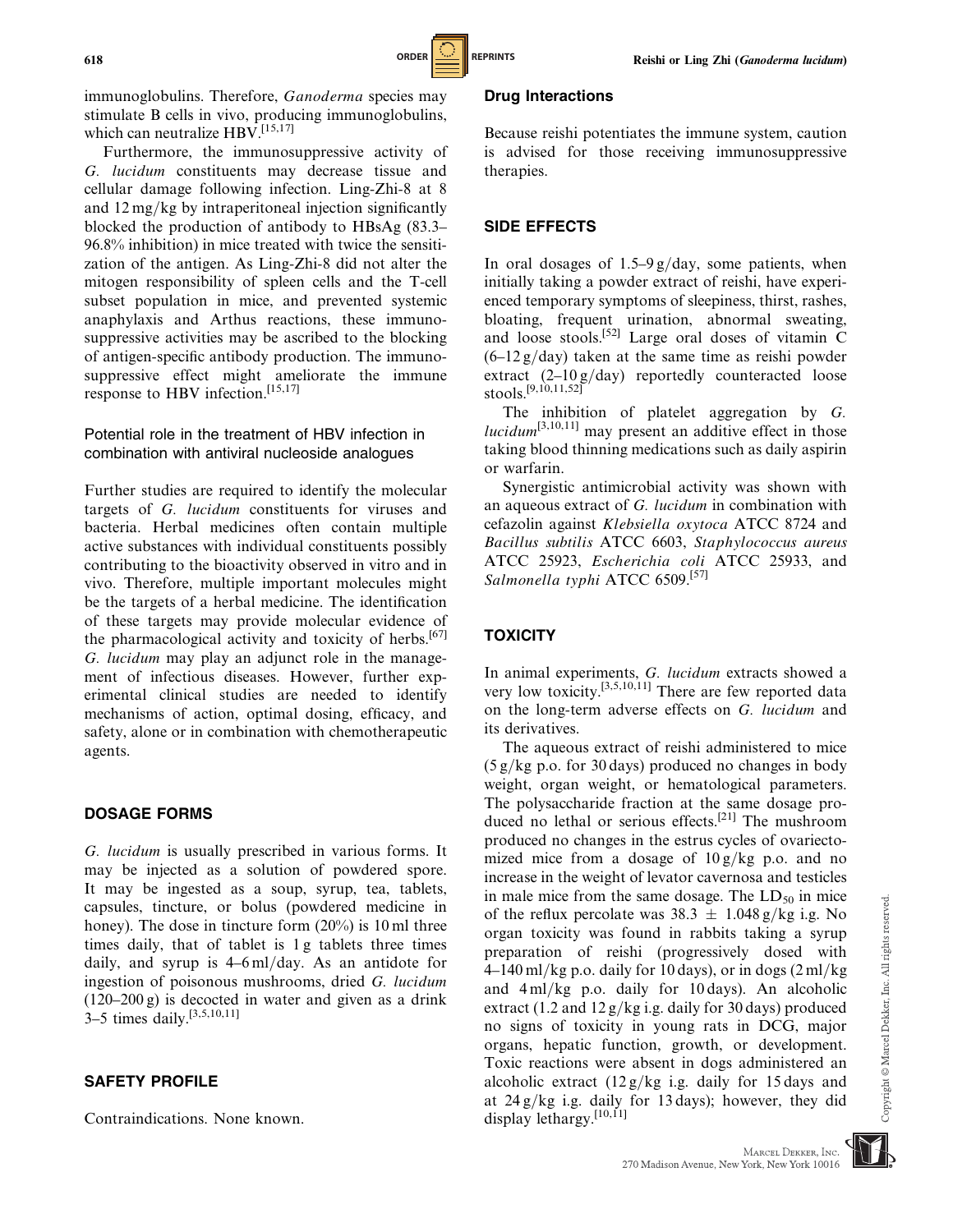

# Table 2 Current biomedical applications of G. lucidum

| <b>Applications</b>                                              | <b>Observed effects</b>                                                                                                        |  |
|------------------------------------------------------------------|--------------------------------------------------------------------------------------------------------------------------------|--|
| A. Cosmonaut training in Russia                                  | 1. Improves work capacity                                                                                                      |  |
|                                                                  | 2. Rapid recovery of normal physiology                                                                                         |  |
| B. Usage with conventional treatment in<br>cancer therapy        | 1. Maintains leukocyte counts                                                                                                  |  |
|                                                                  | 2. Enhances the immune system                                                                                                  |  |
|                                                                  | 3. Reduces chemotherapy toxicity and elimination of induced leucopenia<br>(low blood leukocytes) by chemotherapy and radiation |  |
|                                                                  | 4. Accelerates postsurgical recovery                                                                                           |  |
|                                                                  | 5. Sedation, pain relief and reduction of morphine dependence in<br>terminal cancer patients                                   |  |
|                                                                  | 6. Usage during remission to prevent relapses                                                                                  |  |
| C. Cardiovascular disorders including                            | 1. Coronary dilation and increasing coronary circulation                                                                       |  |
|                                                                  | 2. Increases frequency and amplitude of heart contraction                                                                      |  |
|                                                                  | 3. Blood pressure regulation together with other medication                                                                    |  |
|                                                                  | 4. Antihyperlipidemic, antihypoglycemic and antiplatelet aggregation<br>(blood clots)                                          |  |
|                                                                  | 5. Relief from oxygen deprivation                                                                                              |  |
| D. Immunomodulation effects                                      | 1. Anticancer                                                                                                                  |  |
|                                                                  | 2. Antiviral (e.g., anti-HIV)                                                                                                  |  |
|                                                                  | 3. Antibacterial                                                                                                               |  |
|                                                                  | 4. Anti-inflammatory                                                                                                           |  |
|                                                                  | 5. Therapy of autoimmune disorders                                                                                             |  |
|                                                                  | 6. Inhibition of histamine release in allergy and prevention of<br>aphylactic shock                                            |  |
| E. Usage during remission of cancer<br>and hepatitis B treatment |                                                                                                                                |  |
| F. Enhancing oxygen utilization                                  | 1. Relief from discomfort of high-altitude stress, headaches, dizziness,<br>nausea, and insomnia                               |  |
|                                                                  | 2. Relief of oxygen deprivation caused by coronary arteries blocked by<br>atheromas, spasms, or clots                          |  |
|                                                                  | 3. Tolerance to hypobaric (low pressure) conditions                                                                            |  |
| G. Other examples                                                | 1. Usage in combination with other medication                                                                                  |  |
|                                                                  | 2. Anti-aging, antioxidant free radical scavenger                                                                              |  |
|                                                                  | 3. Antidiabetic                                                                                                                |  |

(From Refs.[3,5,10,11,15–18,68].)

To test the toxicity of wild reishi, fruit bodies harvested in a rural area of Hong Kong were prepared as a freeze-dried powder extract (yield:  $1 g/20 g$ of freeze-dried fruit bodies and 50 ml of extract solution/ $100 g$  of freeze-dried fruit bodies). Examining acute toxicity, the extract solution  $(0.9259/kg)$  was administered to male mice at a dosage equivalent to the one commonly recommended by manufacturers of commercial concentrated extracts. Neither evidence of acute toxicity was found, nor was serum contents of urea, GOT, or GPT significantly different compared to controls. No abnormalities were found in histological examinations of livers and kidneys, organ weights (liver, kidney, heart, lung, and spleen), or organ/body weight ratios compared to the control.<sup>[39]</sup>

Summarized data about G. lucidum biomedical applications are shown in Table 2. The observed effects include both clinical and preclinical observations, and the reader should refer to the preceding discussion of the various applications for more details.

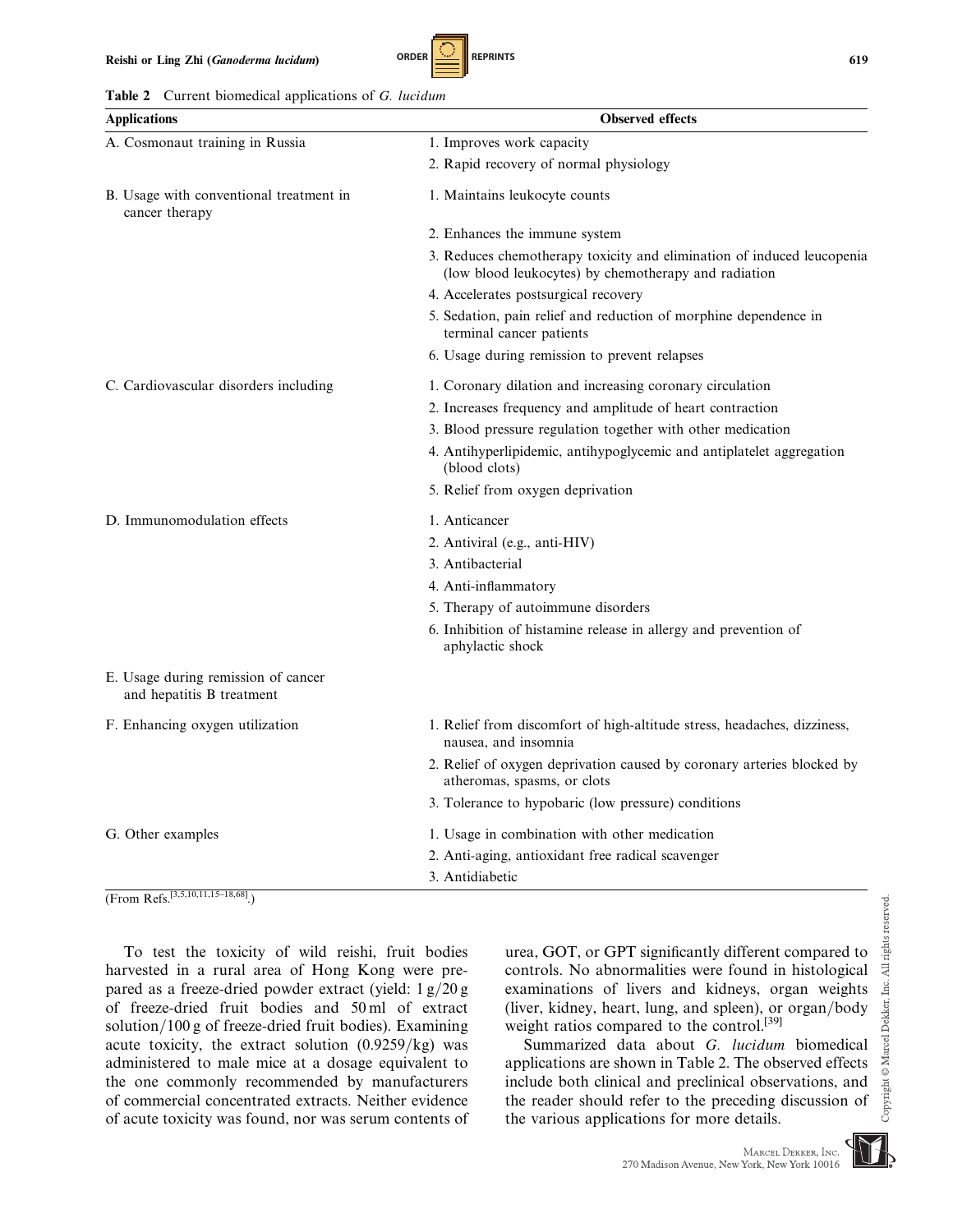

### **REFERENCES**

- 1. Wasson, R.G. Soma: Divine Mushroom of Immortality; Harcourt Brace Jovanovich, Inc.: Los Angeles, CA, USA, 1968; 80–92.
- 2. Moncalvo, J.-M.; Ryvarden, L. A Nomenclatural study of the Ganodermataceae Donk; Synopsis Fungorum 11; Fungiflora: Oslo, Norway, 1997; 114.
- 3. Wasser, S.P.; Weis, A.L. Medicinal Mushrooms. Ganoderma lucidum, (Curtis: Fr.), P. Karst; Nevo, E., Eds.; Peledfus Publ House: Haifa, Israel, 1997; 39.
- 4. Chen, A.W. Cultivation of the medicinal mushroom Ganoderma lucidum (Curtis: Fr.), P. Karst (Reishi) in North America. Int. J. Med. Mushrooms 1999; 1 (3), 263–282.
- 5. Stamets, P. Growing Gourmet and Medicinal Mushrooms, 3rd Ed.; Ten Speed Press: CA, USA, 2000.
- 6. Chang, S.T.; Buswell, J.A. Ganoderma lucidum (Curt.: Fr.) P. Karst. (Aphyllophoromycetideae)—a mushrooming medicinal mushroom. Int. J. Med. Mushrooms 1999, 1 (2), 139–146.
- 7. Zhou, Sh.; Gao, Y. The immunomodulating effects of Ganoderma lucidum (Curt.: Fr.) P. Karst. (Ling Zhi, reishi mushroom) (Aphyllophoromycetideae). Int. J. Med. Mushrooms 2002,  $4(1), 1-11.$
- 8. Ying, J.; Mao, X.; Ma, Q.; Zong, Z.; Wen, H. Icons of Medicinal Fungi from China; Yuehan, X., Ed.; Science Press: Beijing, 1987. Translated.
- 9. Jong, S.C.; Birmingham, J.M. Medicinal benefits of the mushroom Ganoderma. Adv. Appl. Microbiol. 1992, 37, 101–134. Translated.
- 10. Hobbs, Ch. Medicinal Mushrooms: An Exploration of Tradition, Healing, and Culture, 2nd Ed.; Botanica Press, Inc.: Santa Cruz, CA, USA, 1995.
- 11. McKenna, D.J; Jones, K.; Hughes, K. Reishi Botanical Medicines. The Desk reference for Major Herbal Supplements, 2nd Ed.; The Haworth Herbal Press: New York, London, Oxford, 2002; 825–855.
- 12. Hikino, H. Traditional remedies and modern assessment: the case of ginseng. In The Medicinal Plant Industry; Wijesekera, R.O.B., Ed.; CRC Press: Boca Raton, FL, USA; 149–166.
- 13. Liu, G.T. Recent advances in research of pharmacology and clinical applications of Ganoderma P. Karst. species (Aphyllophoromycetideae) in China. Int. J. Med. Mushrooms 1999, 1 (1), 63–68.
- 14. Zhou, Sh.; Kestell, P.; Baguley, B.C.; Paxton, J.W. 5,6-Dimethylxanthenone-4-acetic acid: a novel biological response modifier for cancer therapy. Invest. New Drugs 2002, 20, 281–295.
- 15. Zhou, Sh.; Gao, Y.; Chen, G.; Dai, X.; Ye, J.; Gao, H. A phase  $I/II$  study of a Ganoderma lucidum (Curt.: Fr.) P. Karst. (Ling Zhi, reishi mushroom) extract in patients with chronic hepatitis B. Int. J. Med. Mushrooms 2002, 4 (4), 321–328.
- 16. Gao, Y.; Zhou, Sh.; Chen, G.; Dai, X.; Ye, J. A phase I/II study of a Ganoderma lucidum (Curt.: Fr.) P. Karst. extract (ganopoly) in patients with advanced cancer. Int. J. Med. Mushrooms 2002, 4 (3), 207–214.
- 17. Gao, Y.; Zhou, Sh.; Huang, M.; Xu, A. Antibacterial and antiviral value of the genus Ganoderma P. Karst. species (Aphyllophoromycetideae): a review. Int. J. Med. Mushrooms 2003, 5 (3), 235–246.
- 18. Gao, Y.; Lan, J.; Dai, X.; Ye, J.; Zhou, Sh. A phase I/II study of Ling Zhi mushroom Ganoderma lucidum. (W. Curt.: Fr.) Lloyd (Aphyllophoromycetideae) extract in patients with type II diabetes mellitus. Int. J. Med. Mushrooms 2004, 6 (1).
- 19. Hsu, H.Y., Chen, Y.P., Shen, S.J., Hsu, C.S., Chen, C.C., Chang, H.C., Eds.; Oriental Materia Medica: A Concise Guide, Oriental Healing Arts Institute: Long Beach, CA, USA, 1985; 640–641.
- 20. Mizuno, T. Reishi, Ganoderma lucidum and Ganoderma tsugae: bioactive substances and medicinal effects. Food Rev. Int. 1995, 11 (1), 151–166.
- 21. Kim, H.W.; Kim, B.K. Biomedical triterpenoids of Ganoderma lucidum (Curt.: Fr.) P. Karst. (Aphyllophoromycetideae). Int. J. Med. Mushrooms 1999, 1 (2), 121–138.
- 22. Min, B.S.; Nakamura, N.; Miyashiro, H.; Bae, K.W.; Hattori, M. Triterpens from the spores of Ganoderma lucidum and their inhibitory activity against HIV-1 protease. Chem. Pharm. Bull. 1999, 46, 1607–1612.
- 23. Min, B.S.; Gao, J.J.; Nakamura, N.; Hattori, M. Triterpenes from the spores of Ganoderma lucidum and their cytotoxicity against meth-A and LLC tumor cells. Chem. Pharm. Bull. 2000, 48, 1026–1033.
- 24. Chen, J.H.; Zhou, J.P.; Zhang, L.N.; Nakumura, Y.; Norisuye, T. Chemical structure of the water-insoluble polysaccharide isolated from the fruiting body of Ganoderma lucidum. Poly. J. 1998, 30, 838–842.
- 25. Wasser, S.P.; Weis, A.L. Medicinal properties of substances occurring in higher Basidiomycetes mushrooms: current perspectives (review). Int. J. Med. Mushrooms 1999, 1 (1), 31–62.
- 26. Cheong, J.; Jung, W.; Park, W. Characterization of an alkali-extracted peptidoglycan from Korean Ganoderma lucidum. Arch. Pharm. Res. 1999, 22, 515–519.

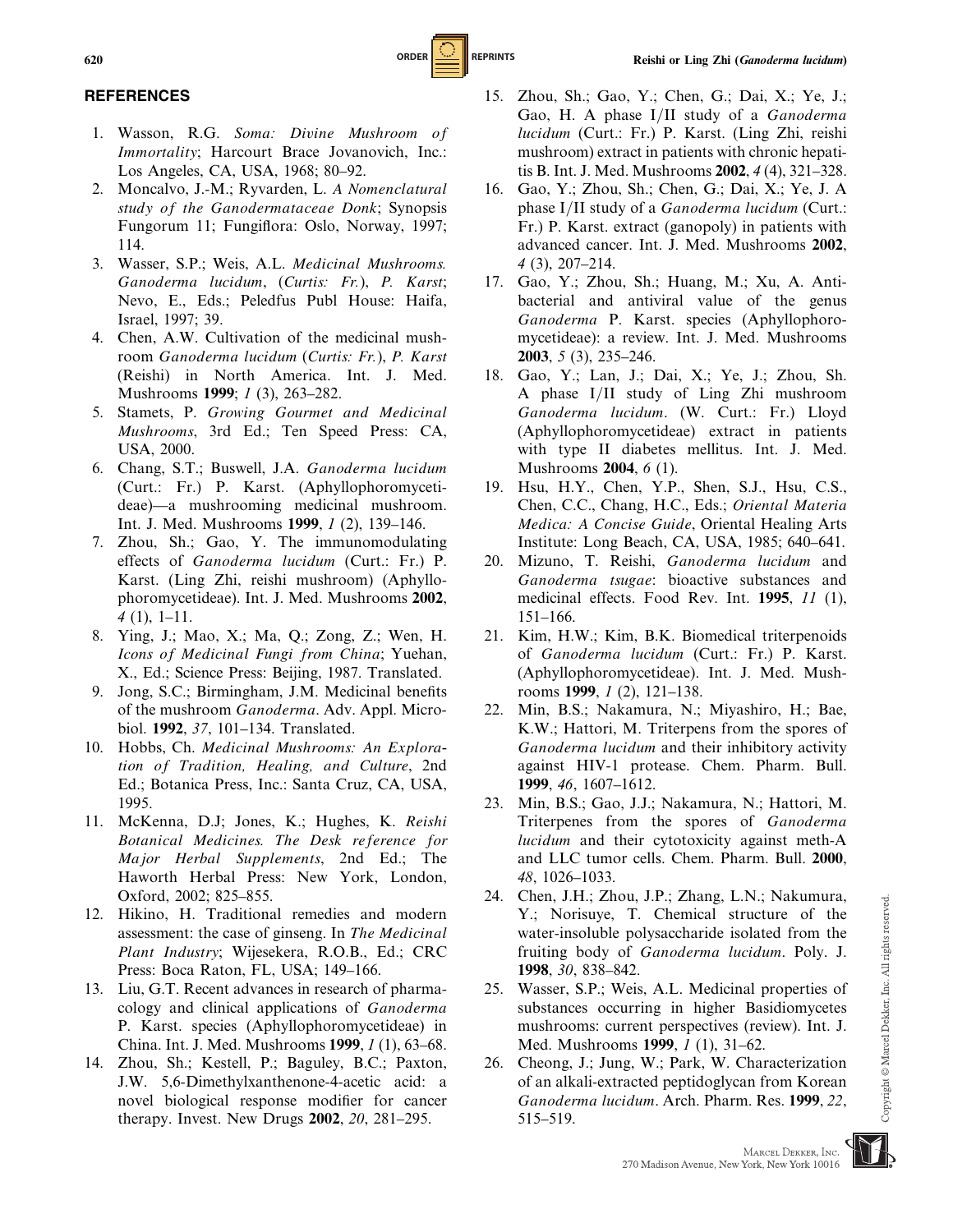

- 27. Ooi, V.E.C.; Liu, F. Immunomodulation and anti-cancer activity of polysaccharide–protein complexes. Curr. Med. Chem. 2000, 7, 715–729.
- 28. Wang, Y.Y.; Khoo, K.H.; Chen, S.T.; Lin, C.C.; Wong, C.H.; Lin, C.H. Studies on the immunomodulating and antitumor activities of Ganoderma lucidum (Reishi) polysaccharides: functional and proteomic analyses of a fucosecontaining glycoprotein fraction responsible for the activities. Bioorg. Med. Chem. 2002, 10, 1057–1062.
- 29. Kawagishi, H.; Mitsunaga, S.; Yamawaki, M.; Ido, M.; Shimada, A.; Kinoshita, T.; Murata, T.; Usui, T.; Kimura, A.; Chiba, S. A lectin from mycelia of the fungus Ganoderma lucidum. Phytochemistry 1997, 44, 7–10.
- 30. Wasser, S.P. Medicinal mushrooms as a source of antitumor and immunomodulating polysaccharides. Appl. Microbiol. Biotechnol. 2002, 60, 258–274.
- 31. Toth, J.O.; Luu, B.; Ourisson, G. Ganoderic acid T and Z: cytotoxic triterpenes from Ganoderma lucidum (Polyporaceae). Tetrahedron Lett. 1983, 24, 1081–1084.
- 32. Lin, C.N.; Tome, W.P.; Won, S.J. Novel cytotoxic principles of Formosan Ganoderma lucidum. J. Nat. Prod. 1991, 54, 998–1002.
- 33. Konopski, Z.; Smedsrod, B.; Seljelid, R.; Eskelend, T. A novel immunomodulator soluble aminated  $\beta$ -1,3-D-glucan: binding characteristics to mouse peritoneal macrophages. Biochim. Biophys. Acta Mol. Cell. Res. 1994, 1221, 61–65.
- 34. Battle, J.; Ha, T.Z.; Li, C.F.; Dellabeffa, V.; Rice, P.; Kalbfleisch, J.; Browder, W.; Williams, D. Ligand binding to the (1,3)-beta-D-glucan receptor stimulates NF-kappa B activation, but not apoptosis in U937 cells. Biochem. Biophys. Res. Commun. 1998, 249, 499–504.
- 35. Mueller, A.; Raptis, J.; Rice, P.J.; Kalbfleisch, J.H.; Stout, R.D.; Ensley, H.E.; Browder, W.; Williams, D.L. The influence of glucan polymer structure and solution conformation on binding to (1,3)-beta-D-glucan receptors in a human monocyte-like cell line. Glycobiology 2000, 10, 339–346.
- 36. Zhong, L.; Jiang, D.Z.; Wang, Q.R. Effects of Ganoderma lucidum (Leyss ex Fr.) Karst. compound on the proliferation and differentiation of K652 leukemic cells. J. Hunan Med. Univ. 1999, 24, 521–524.
- 37. Wang, S.Y.; Hsu, M.L.; Hsu, H.C.; Tzeng, H.C.; Lee, S.S.; Shiao, M.S.; Ho, C.K. The anti-tumor effect of Ganoderma lucidum is mediated by cytokines released from activated macrophages and T lymphocytes. Int. J. Cancer 1997, 70, 699–705.
- 38. Mizushina, Y.; Hanashima, L.; Yamaguchi, T.; Takemura, M.; Sugawara, F.; Saneyoshi, M.; Matsukage, A.; Yoshida, S.; Sakagushi, K. A mushroom fruiting body-inducing substance inhibits activities of replicative DNA polymerases. Biochem. Biophys. Res. Commun. 1998, 249, 17–22.
- 39. Chiu, S.W.; Wang, Z.M.; Leung, T.M.; Moore, D. Nutritional value of Ganoderma extract and assessment of its genotoxicity and antigenotoxicity using comet assays of mouse lymphocytes. Food Chem. Toxicol. 2000, 38, 173–178.
- 40. Lu, Z.W. Psychoneuroimmunological effects of morphine and the immunoprotection of Ganoderma polysaccharides peptide in morphinedependent mice. Chin. J. Physiol. 1995, 26, 45–49.
- 41. Lee, S.; Park, S.; Oh, J.W.; Yang, C.H. Natural inhibitors for protein prenyltransferase. Planta Med. 1998, 54, 303–308.
- 42. Van der Hem, L.G.; van der Vliet, J.A.; Bocken, C.F.; Kino, K.; Hoitsma, A.J.; Tax, W.J. Ling Zhi-8: studies of a new immunomodulating agent. Transplantation 1995, 60, 438–443.
- 43. Mao, T.; van De Water, J.; Keen, C.L.; Stern, J.S.; Hackman, R.; Gershwin, M.E. Two mushrooms, Grifola frondosa and Ganoderma lucidum, can stimulate cytokine gene expression and proliferation in human T lymphocytes. Int. J. Immunother. 1999, 15, 13–22.
- 44. Haak-Frendscho, M.; Kino, K.; Sone, T.; Jardieu, P. Ling Zhi-8: a novel T cell mutagen induces cytokine production and upregulation of ICAM-1 expression. Cell Immunol. 1993, 150, 101–113.
- 45. Han, M.D.; Lee, E.S.; Kim, Y.K.; Lee, J.W.; Jeong, H.; Yoon, K.H. Production of nitric oxide in RAW 264.7 macrophages treated with ganoderan, the beta-glucan of Ganoderma lucidum. Korean J. Mycol. 1998, 26, 246–255.
- 46. Oh, J.Y.; Cho, K.J.; Chung, S.H.; Kim, J.H.; Lillehoj, H.S.; Chung, K.S. Activation of macrophages by GLB, a protein–polysaccharide of the growing tips of Ganoderma lucidum. Yakhak Hoeji 1998, 42, 302–306.
- 47. Pandha, H.S.; Kirby, R.S. PC-SPES: phytotherapy for prostate cancer. Lancet 2002, 359, 2213–2215.
- 48. Pfeifer, B.L.; Pirani, J.F.; Hamann, S.R.; Klippel, K.F. PC-SPES, a dietary supplement for the treatment of hormone-refractory prostate cancer. BJU Int. 2000, 85, 481–485.
- 49. Small, E.J.; Frohlich, M.W.; Bok, R.; Shinohara, K.; Grossfield, G.; Rozenblat, Z.; Kelly, W.K.; Corry, M.; Reese, D.M. Prospective trial of the herbal supplement PC-SPES in patients with progressive prostate cancer. J. Clin. Oncol. 2000, 18, 3595–3603.

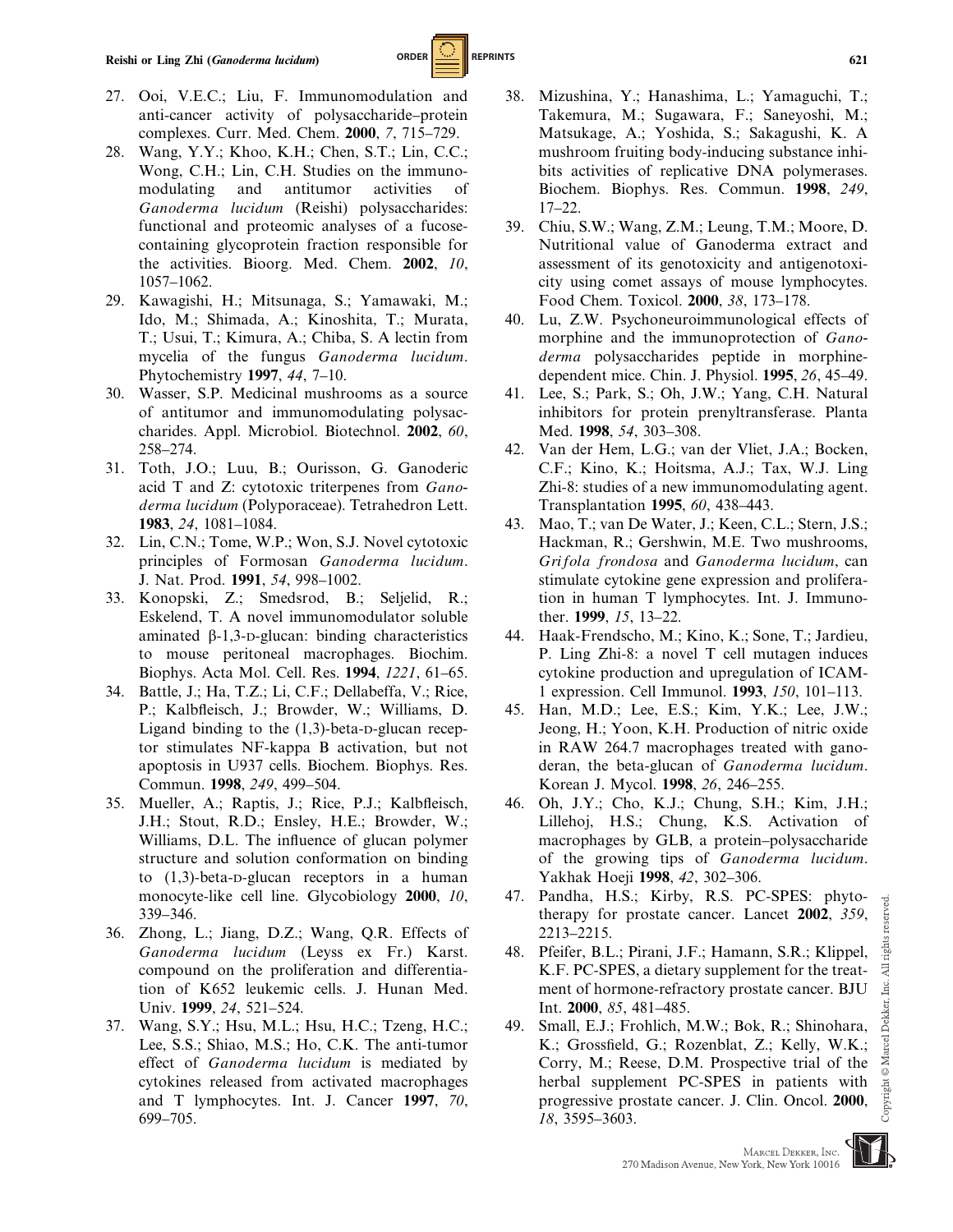

- 50. Smith, D.C.; Redman, B.G.; Flaherty, L.E.; Li, L.; Strawderman, M.; Pienta, K.J. A phase II trial of oral diethylstilbesterol as a second line hormonal agent in advanced prostate cancer. Urology 1998, 52, 257–260.
- 51. Kabir, Y.; Kimura, S.; Tamura, T. Dietary effect of Ganoderma lucidum mushroom on blood pressure and lipid levels in spontaneously hypertensive rats (SHR). J. Nutr. Sci. Vitaminol. 1988, 34, 433–438.
- 52. Soo, T.S. Effective dosage of the extract of Ganoderma lucidum in the treatment of various ailments. In Mushroom Biology and Mushroom Products; Royse, Ed.; The Pennsylvania State University, 1996; 177–185.
- 53. Lee, S.Y.; Rhee, H.M. Cardiovascular effects of mycelium extract of Ganoderma lucidum: inhibition of sympathetic outflow as a mechanism of its hypotensive action. Chem. Pharm. Bull. (Tokyo) 1990, 38, 1359–1364.
- 54. Jin, H.; Zhang, G.; Cao, X.; Zhang, M.; Long, J.; Luo, B.; Chen, H.; Qian, S.; Mori, M.; Wang, Z. Treatment of hypertension by Linzhi combined with hypotensor and its effects on arterial, arteriolar and capillary pressure microcirculation. In Microcirculatory Approach to Asian Traditional Medicine: Strategy for the Scientific Evaluation; Excerpta Medica, International Congress Series 1117; Elsevier: Amsterdam, NY, 1996; 131–138.
- 55. Smith, J.; Rowan, N.; Sullivan, R. Medicinal Mushrooms. Their Therapeutic Properties and Current Medical Usage with Special Emphasis on Cancer Treatment; Special Report Commissioned by Cancer Research UK; The University of Strathclyde in Glasgow, 2002; 256.
- 56. Suay, I.; Arenal, F.; Asensio, F.J.; Basilio, A.; Cabello, M.A.; Diez, M.T.; Garcia, J.B.; del Val, A.G.; Corrochategui, J.; Hernandez, P.; Pelaez, F.; Vicente, M.F. Screening of Basidiomycetes for antimicrobial activities. Antonie van Leeuwenhoek 2000, 78, 129–139.
- 57. Yoon, S.Y.; Eo, S.K.; Kim, Y.S.; Lee, C.K.; Han, S.S. Antimicrobial activity of Ganoderma lucidum extract alone and in combination with some antibiotics. Arch. Pharm. Res. 1994, 17, 438–442.
- 58. Kim, D.H.; Bae, E.A.; Jang, I.S.; Han, M.J. Anti-Helicobacter pylori activity of mushrooms. Arch. Pharm. Res. 1996, 19, 447–449.
- 59. Barre-Sinoussi, F.; Chermann, J.C.; Rey, F.; Nugeyre, M.T.; Chamaret, S.; Gruest, J.; Dauguet, C.; Axler-Blin, C.; Vezinet-Brun, F.; Rouzioux, C.; Rozenbaum, W.; Montagnier, L. Isolation of a T-lymphotropic retrovirus from a patient at risk for acquired immune deficiency syndrome (AIDS). Science 1983, 220, 868–971.
- 60. Matsushita, S.; Kimura, T. Advance in treatment strategy and immune reconstruction against HIV1 infection. Microbiol. Immunol. 2002, 46, 231–239.
- 61. Menendez-Arias, L. Targeting HIV: antiretroviral therapy and development of drug resistance. Trends Pharmacol. Sci. 2002, 23, 381–388.
- 62. Vermani, K.; Garg, S. Herbal medicines for sexually transmitted diseases and AIDS. J. Ethnopharmacol. 2002, 80, 49–66.
- 63. Kim H.W.; Shim, M.J.; Choi, E.C.; Kim, B.K. Inhibition of cytopathic effect of human immunodeficiency virus-1 by water-soluble extract of Ganoderma lucidum. Arch. Pharm. Res. 1997, 20, 425–431.
- 64. Eo, S.K.; Kim, Y.S.; Lee, C.K.; Han, S.S. Antiherpetic activities of various protein bound polysaccharides isolated from Ganoderma lucidum. J. Ethnopharmacol. 1999, 68, 175–181.
- 65. Eo, S.K.; Kim, Y.S.; Lee, C.K.; Han, S.S. Possible mode of antiviral activity of acidic protein bound polysaccharide isolated from Ganoderma lucidum on herpes simplex viruses. J. Ethnopharmacol. 2000, 72, 475–481.
- 66. Mizushina, Y.; Takahashi, N.; Hanashima, L.; Koshino, H.; Esumi, Y.; Uzawa, J.; Sugawara, F.; Sakagushi, K. Lucidenic acid O and lactone, new terpene inhibitors of eukaryotic DNA polymerases from a basidiomycete, Ganoderma lucidum. Bioorg. Med. Chem. 1999, 7, 2047–2052.
- 67. Wills, R.B.H.; Bone, K.; Morgan, M. Herbal products: active constituents, modes of action and quality control. Nutr. Res. Rev. 2000, 13, 47–77.
- 68. Chen, A.W.; Miles, Ph. Biomedical research and the application of mushroom nutriceuticals from Ganoderma lucidum. In Mushroom Biology and Mushroom Products; Royse, Ed.; 1996, 161–175.